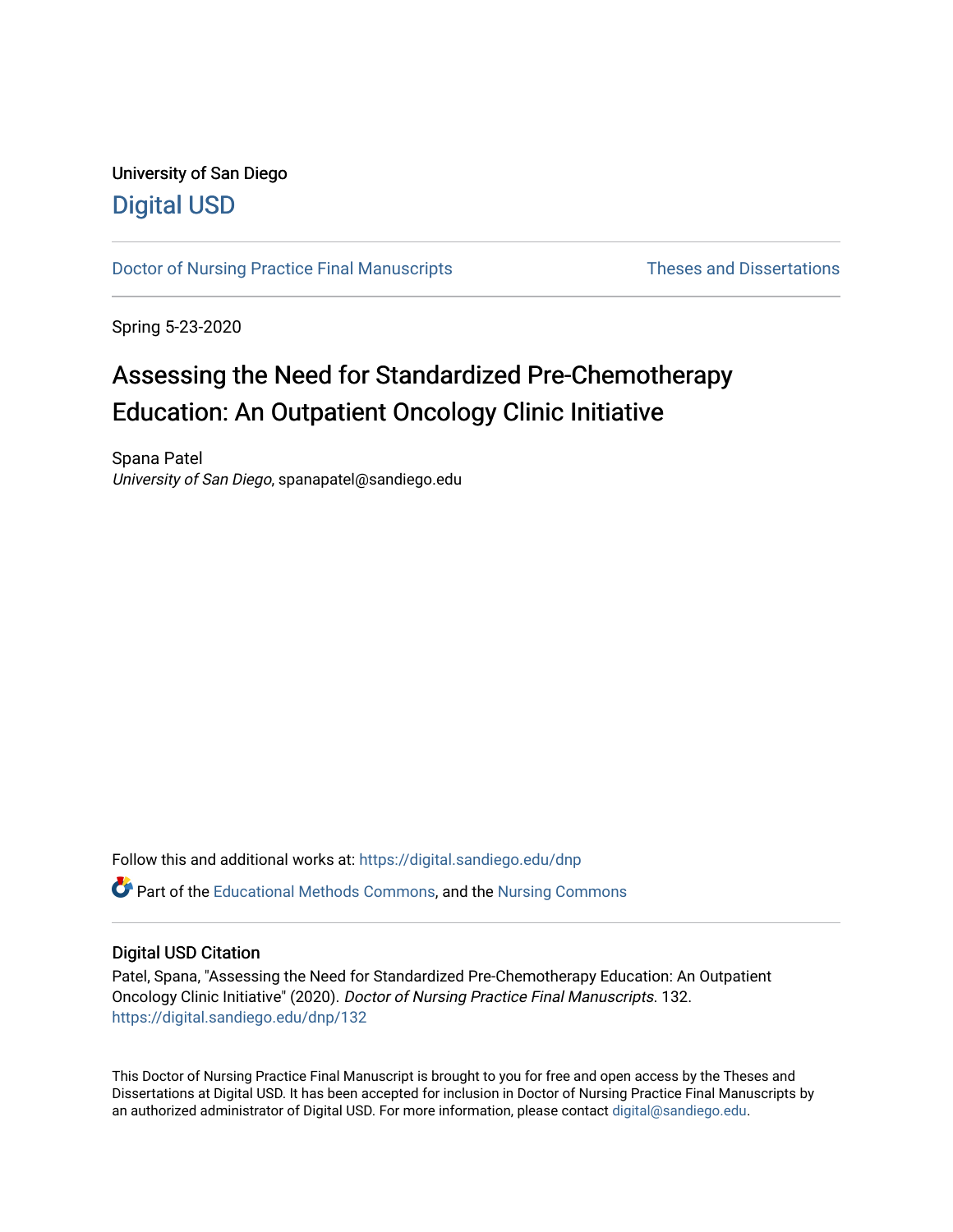## UNIVERSITY OF SAN DIEGO

## Hahn School of Nursing and Health Science: Beyster Institute for Nursing Research

## DOCTOR OF NURSING PRACTICE

## DOCTOR OF NURSING PRACTICE PORTFOLIO

by

Spana Patel

## FACULTY OF THE HAHN SCHOOL OF NURSING AND HEALTH SCIENCE: BEYSTER INSTITUTE FOR NURSING RESEARCH UNIVERSITY OF SAN DIEGO

In partial fulfillment of the requirements for the degree

DOCTOR OF NURSING PRACTICE May 23, 2020

Dr. Scot Nolan, Faculty Advisor & Clinical Mentor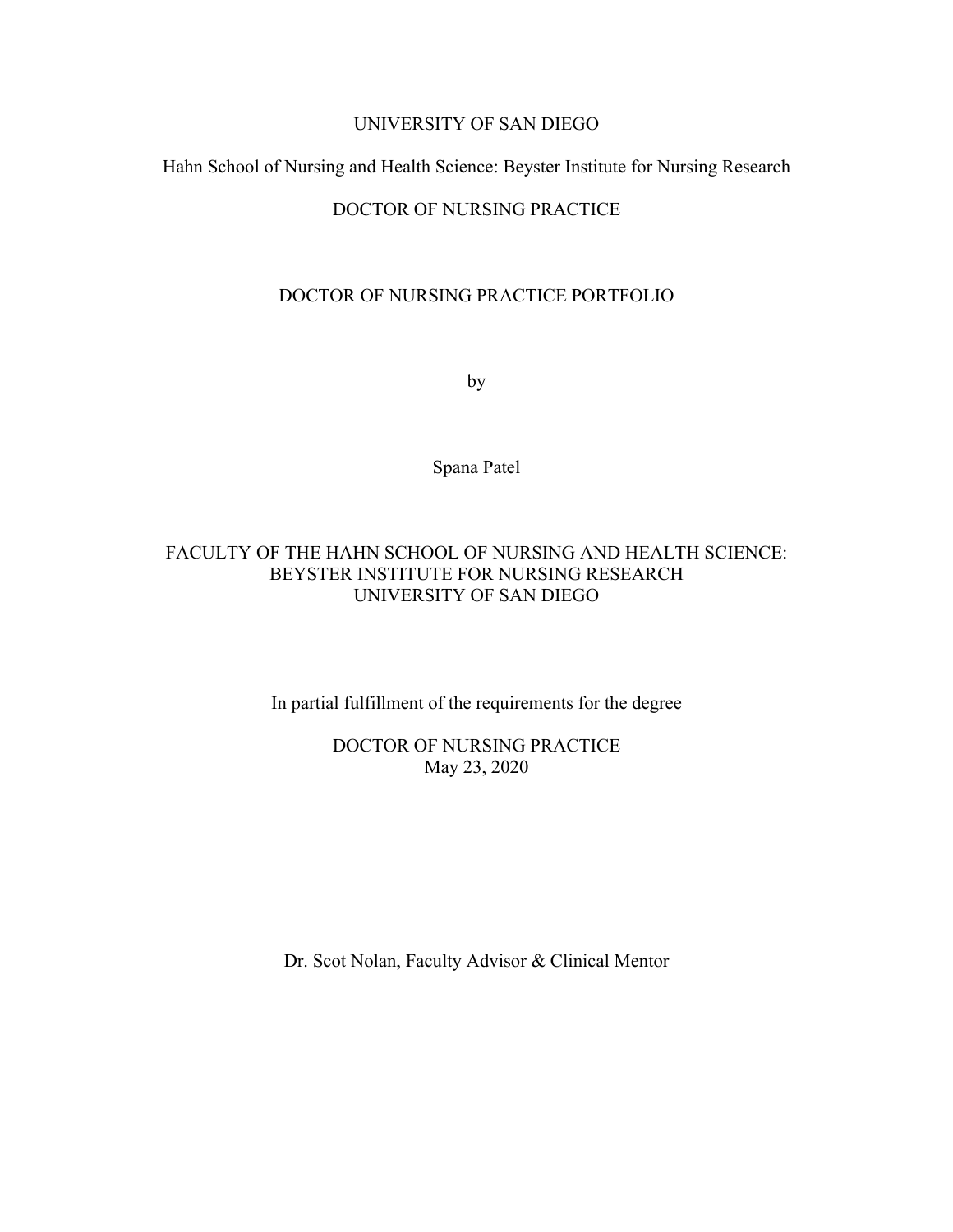#### **Abstract**

*Purpose:* In a diverse southern California outpatient oncology clinic, assess the need for standardized pre-chemotherapy education for newly diagnosed cancer patients to aid in the improvement of health literacy, self-management of side effects, satisfaction, and reduction of anxiety.

*Background:* Cancer patients often feel anxious, overwhelmed, and confused by the abundance of information and medical jargon that they must digest. One southern California outpatient oncology clinic identified the need for consistent, standardized procedure in providing chemotherapy education and assessing treatment knowledge in newly-diagnosed cancer patients as evidenced by: inconsistent attendance in educational classes and or appointments, inability to articulate treatment after presentation of written material, numerous follow-up telephone calls, and uncertainty about techniques to self-manage symptoms and side effects. Evidence shows that when done appropriately, providing multiple methods of pre-chemotherapy education is effective in preventing and reducing anxiety, improvement in health literacy recall, and ability to selfmange side effects in patients receiving chemotherapy for the first time.

*Process:* This evidence-based practice project was built on the foundation of the Ace Star Model of Knowledge Transformation framework and the gate control pain theory. An integrated literature review was piloted to examine the best methods of providing chemotherapy education in the effort to improve patient's health literacy, self-management of treatment side effects, patient satisfaction, and the reduction of anxiety.

*Outcomes:* The implementation of standardized procedure in methods of pre-chemotherapy education are pending.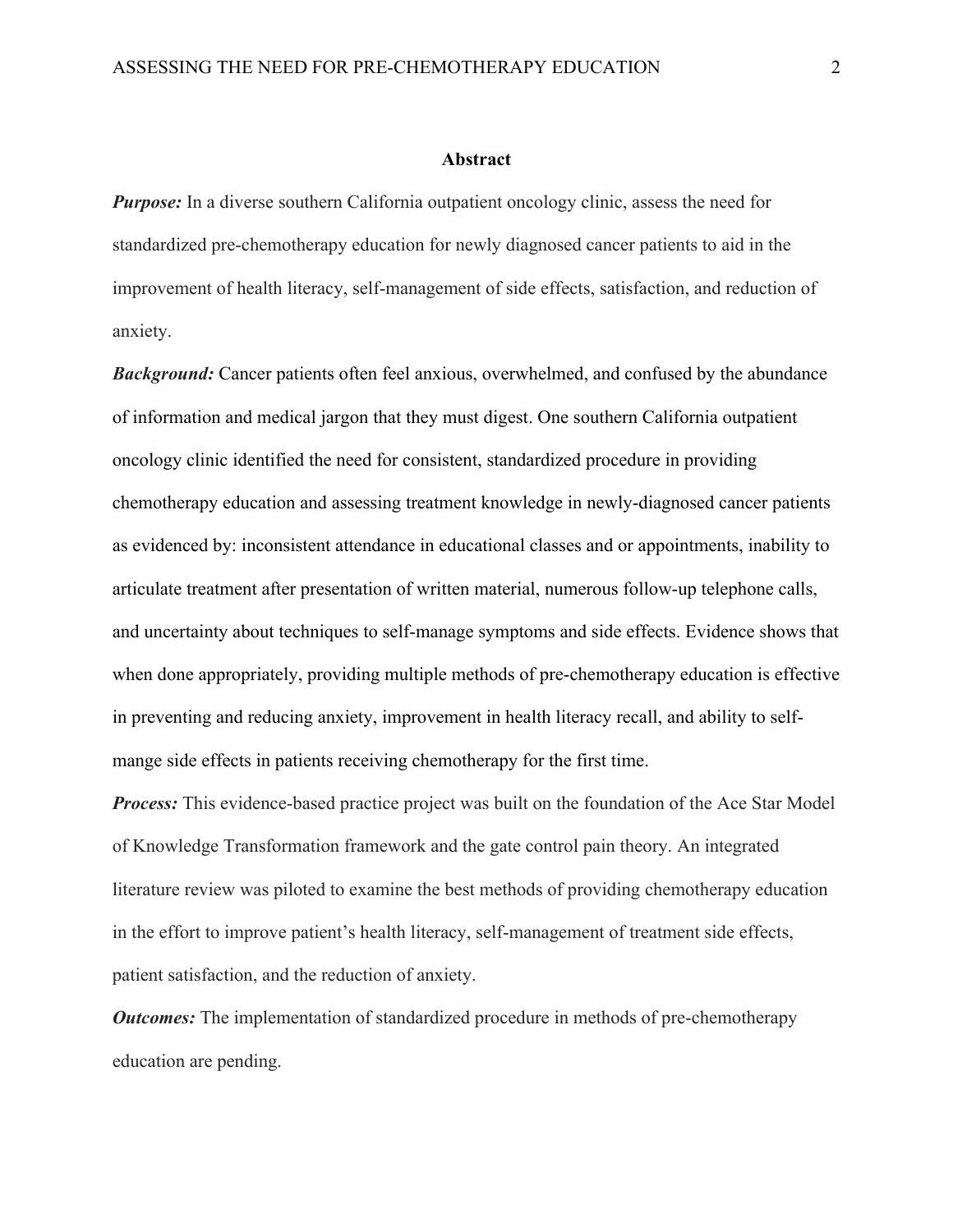*Conclusion:* Standardizing the process of chemotherapy education can provide measurable improvement in quality of care, productivity, adherence to treatment, and morale for chemotherapy patients by enhancing their level of health care literacy and sills for selfmanagement of chemotherapy-related side effects.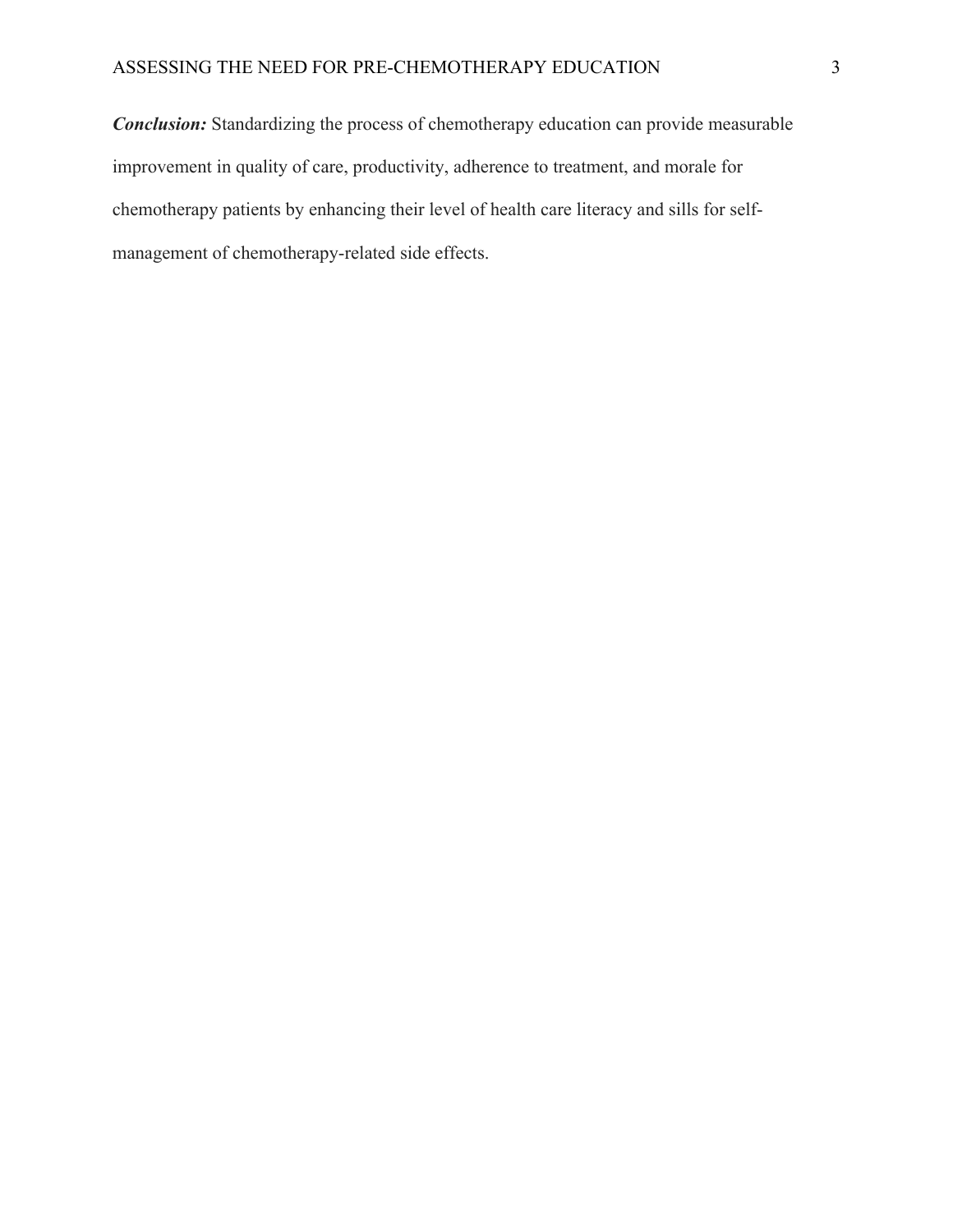Assessing the Need for Standardized Pre-Chemotherapy Education:

An Outpatient Oncology Clinic Initiative

#### **Purpose and Significance**

Among the chronic diseases impacting the Nation's healthcare system, cancer is among the leading causes of mortality globally. In 2019, it is estimated that 1,762,450 new cases of cancer will be diagnosed in addition to 600,880 cancer-related deaths (American Cancer Society [ACS], 2019a). The incidence rate for cancer in the United States is slightly higher among males compared to females (498.8 per 100,000 males and 419.3 per 100,000 women), and the incidence rate in California is slightly fewer at 438.2 males and 382.2 females per 100,000 people (ACS, 2019a). Although cancer can often become terminal, as of 2015, incidence and mortality rates were on a steady regression and correspondingly, the percentage of a 5-year relative survival rate were trending upward (National Cancer Institute [NCI], 2017a). Currently, the prevalence of cancer as of 2016 is approximately 14.7 million people living with cancer in the United States and the trajectory of cancer survivors by 2026 is projected to be 20.3 million (American Society of Clinical Oncology, 2018).

Advancing age is associated with a higher risk of developing individual cancers. The rapid growth of the geriatric population is driven by the increase in life expectancy due to early preventative measures and treatment options. However, preexisting comorbidities often complicate cancer diagnosis and treatment for this population. According to the recent statistical data from the National Cancer Institute Surveillance, Epidemiology, and End Result program, new cancer diagnoses are significantly higher in this population ranging between ages 65 to 74 with a median age of 66 (NCI, 2017b). Although the sequential patterns of aging are inevitable, early lifestyle modifications can decrease cancer-related incidences and mortality.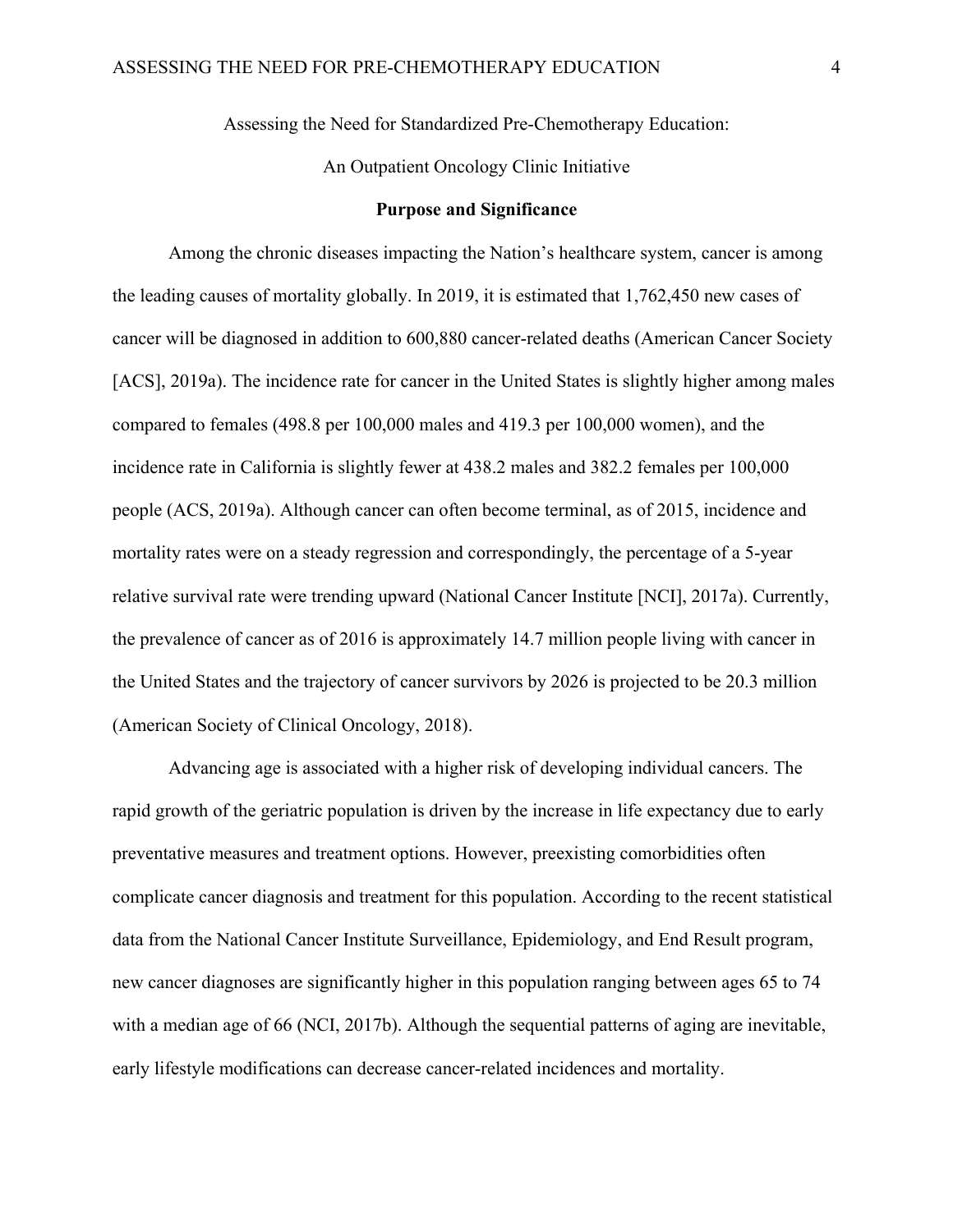Evidence suggests among cancers, incidence and mortality rates are disproportionate to disparities in sex, race, ethnicity, geographic location, and socioeconomic status. For all cancers combined between 2012-2016 for new incidence of cancer diagnosis, Black men had the highest with 520.8 per 100,000 people, whereas, White females had 430.9 per 100,000 people (NIH, 2017a). Cancer related mortality rates were equally high in both Black men and Black women, however, national cancer mortality trends have declined by a steady rate of 1.5% per over the past decade (ACS, 2019b). This can be attributed to the phenomenal breakthroughs in cancer research and progressive treatment procedures leading to longer life expectancies for patients with cancer. Yet, gaps continue to exist between extraordinary innovations in treatment and the longitudinal impact these therapies have on quality of life.

#### **Chemotherapy**

Annually, approximately 650,000 cancer patients receive chemotherapy treatment in an outpatient oncology clinic in the United States (Centers for Disease Control and Prevention [CDC], 2019). Chemotherapy involves therapeutic chemical agents classified into four goal orientated categories: (a) curative; (b) neoadjuvant; (c) adjuvant; or (d) palliative (Institute for Quality and Efficiency in Health Care, 2016). Curative chemotherapy eradicates the presence of cancer cells completely, thereby achieving a cure. Neoadjuvant chemotherapy targets large tumor cells to decrease their size prior to surgery whereas adjuvant chemotherapy is administered to eliminate any remaining cancer cells present post-surgical intervention. Although these methods are effective, palliative chemotherapy focuses primary on relieving symptoms and reducing the extent of tumor size simultaneously (Institute for Quality and Efficiency in Health Care, 2016).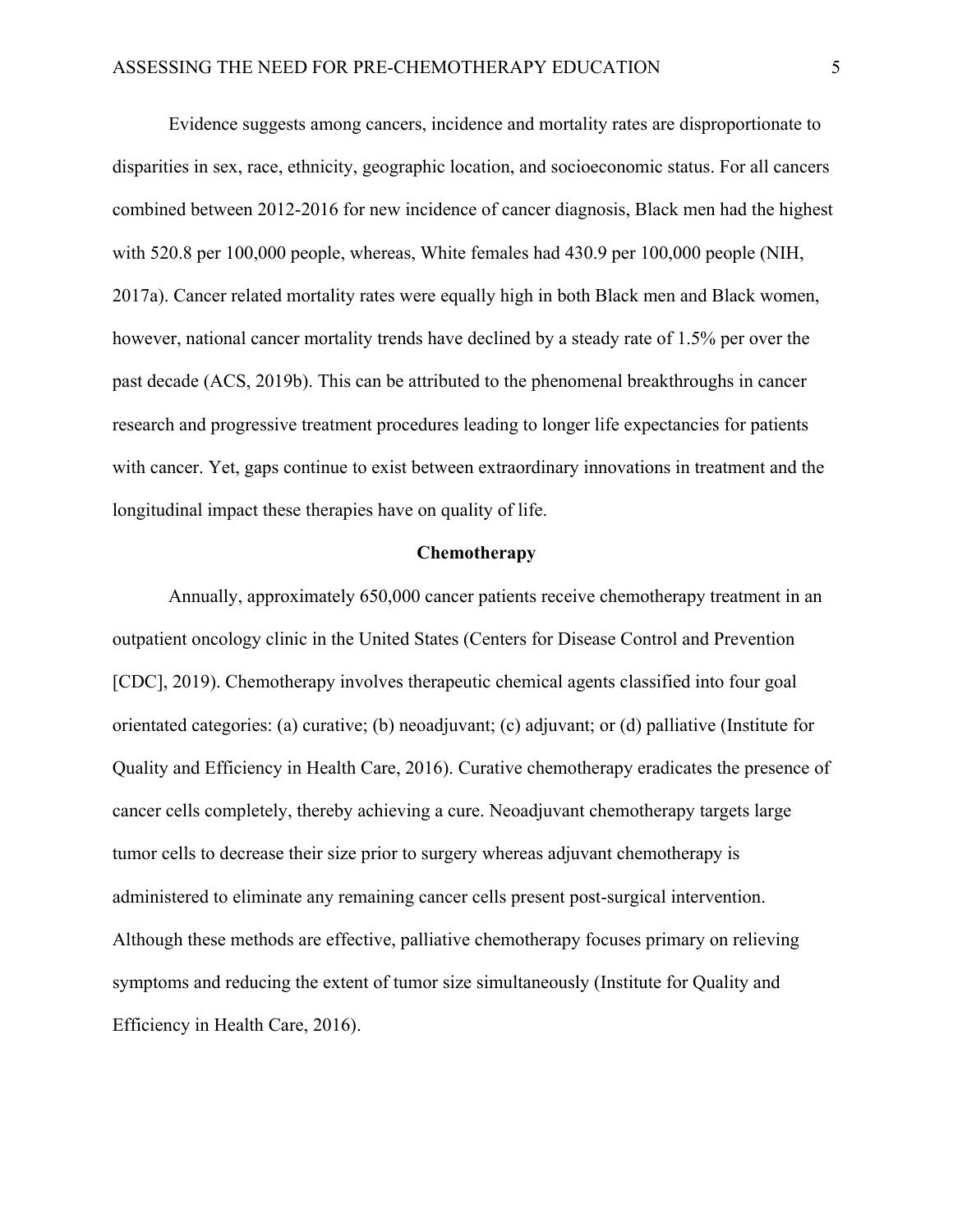Chemotherapy can be administered by several different methods. Common forms of delivery consist of intravenous (IV), subcutaneous (SQ), intramuscular injections (IM), oral, and topical. Patients receiving chemotherapy intravenously commonly are required to visit outpatient infusion center during specific days in their treatment cycle. The length time of each cycle varies depending on the type of cancer, staging, treatment regimen, and recovery time between each dose administered (ACS, 2019a). The type of chemotherapy regimen is determined by factors relating to cancer characteristics (i.e., type, size, grade), overall health status, response rates of a single or a combination of drugs, and prospective outcomes to be achieved (ACS, 2019c).

#### **Chemotherapy Education**

Cancer patients often feel anxious, overwhelmed, and confused by the abundance of information and medical jargon they must digest. Cancer patients may have concerns regarding their decline in health, upcoming treatment, side effects, and the burden of confronting death (Valenti, 2014). Robust studies suggest that patients initiating chemotherapy treatment need multiform of educational materials targeting diverse learning styles: written documentation, verbal instructions, and audiovisual presentation (Apor et al., 2018; Dalby et al., 2013; Lovell et al., 2014). By increasing informational needs surrounding chemotherapy, oncology providers can prepare patients for the consequences of chemotherapy effects. Conversely, discrepancies persist in determining the most effective method of education; patient preference largely determines retention (Jivraj et al., 2018).

Chemotherapy education is imperative to equip patients with the knowledge in early detection and management of side effects associated with treatment, which if neglected could potentially cause life-threatening complications. Unfortunately, no nationally recognized standard set of guidelines exist for the optimal timing, frequency, duration, or delivery of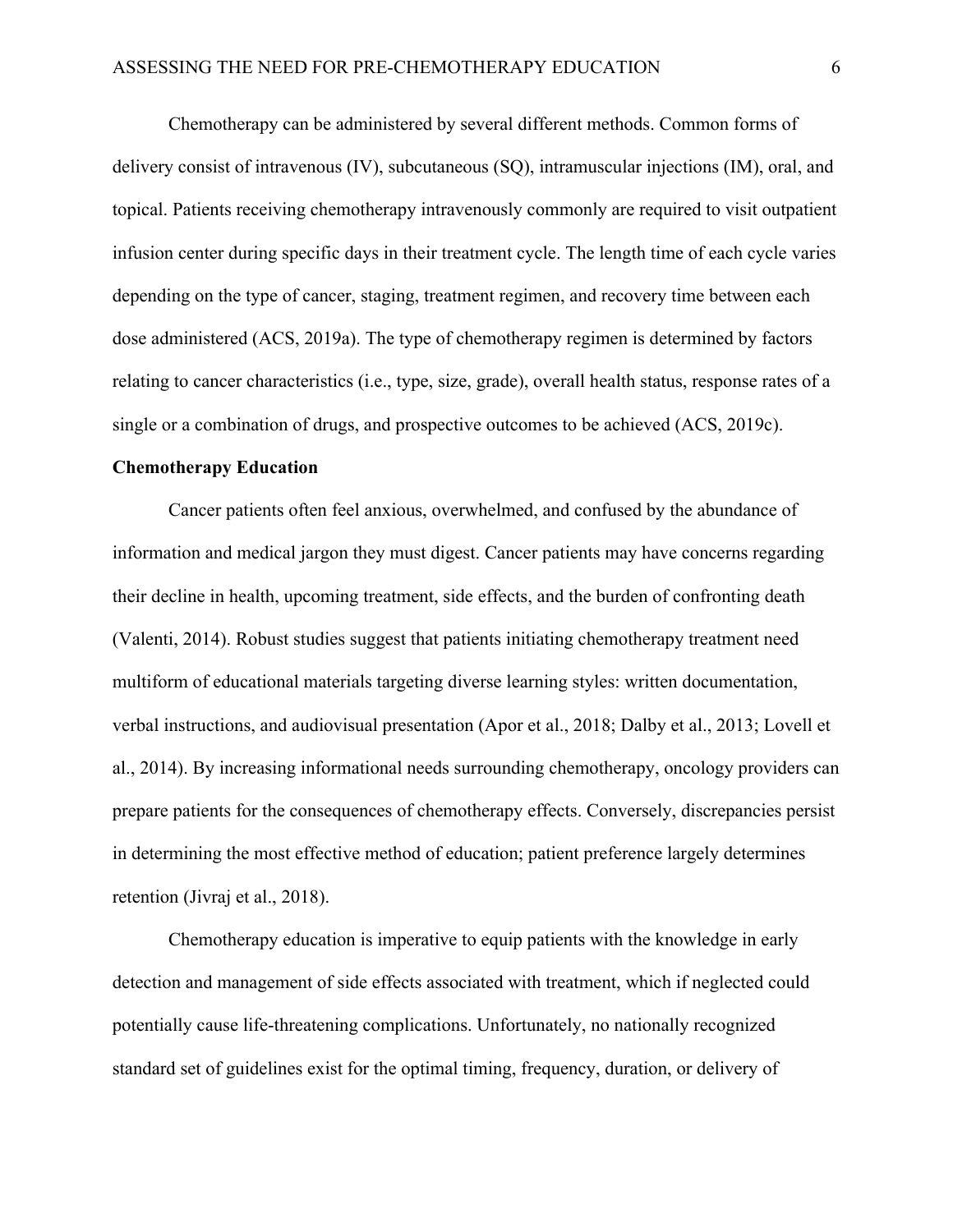educational content to patients (Lovell et al., 2014). Numerous strategical approaches result in varying effects, and challenges in understanding the discrepancies between results. It is clear that providing written or verbal information alone is insufficient, no strong evidence supports optimal modes of delivery. Strategical teaching methods include written, verbal (e.g., one-to-one, group, video), personnel (e.g., nurse, physician, peer educators), and intensity (e.g., one session, repeated in-person follow-up visits, telephone; Apor et al., 2018; Dalby et al., 2013; Lovell et al., 2014).

#### **Nurse's Role in Chemotherapy Education**

Patient education is a multifarious process intended to facilitate in learning and evaluating of health outcomes. The process consists of assessment, planning, implementation, and evaluation. Nurses play a pivotal role in chemotherapy education among cancer patients in empowering self-management techniques and coordinating their care while in treatment (Flanders, 2018). Examples of teaching materials include printed documents, verbal instructions, audiovisual or electronic interactive programs operated on a computer (Flanders, 2018; Lovell et al., 2014; & Shinnick, 2019). Printed documents can include complimentary resource brochures, medication inserts, chemotherapy management, and home-care instructions. Verbal instructions can assist in the purpose of defining type of cancer, chemotherapy rationales, required dosage, and duration of treatment. Audiovisual or electronic methods include educational DVD video or modules on a computer in the effort to engage patient participation. "Teaching is not a task; it is a practice," (Flanders, 2018, p. 55) that requires nurses to empower patients to meet individual learning needs in order to maximize comprehension.

Delivering evidence-based teaching tactics with a patient-centered focus can efficiently and effectively establish key standards are clinically practiced for the management and care of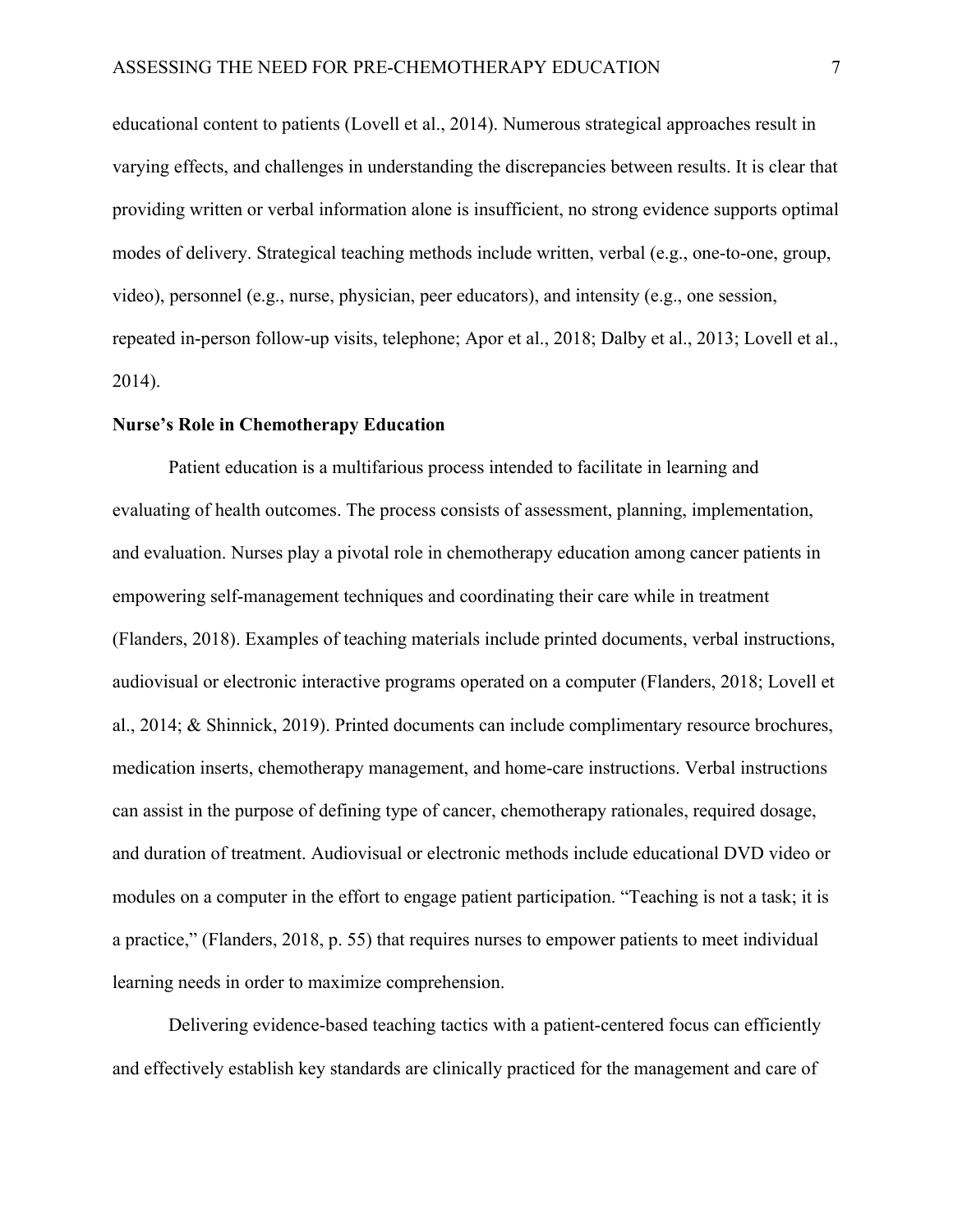oncology patients. Essentially, chemotherapy education is to prepare patients with self-care skills by promoting or encouraging awareness and knowledge of chemotherapy. Patients' understanding of chemotherapy education is distinctive to personal preference in learning style and the mode of instruction (Lovell et al., 2014; Jivraj et al., 2018). A crucial component in improving chemotherapy knowledge for cancer patients is examining their level of health literacy.

#### **Health Literacy**

Conceptually, health literacy is not a result of individual capabilities (e.g. ability to read or write) but rather the capacity for individuals to take responsibility in their potential healthrelated situations (Parker et al., 2018). Although numerous definitions of health literacy exist, frequently cited is Nutbeam's (1998) definition:

Health literacy implies the achievement of a level of knowledge, person skills and confidence to take action to improve personal and community health by changing personal lifestyles and living conditions. Thus, health literacy means more than being able to read pamphlets and make appointments. By improving people's access to health information and their capacity to use in effectively, health literacy is critical to empowerment. Health literacy is itself dependent upon more general levels of literacy. Poor literacy can affect people's health directly by limiting their personal. Social and cultural development, as well as hindering the development of health literacy. (p. 357)

In a literature review conducted by Papadakos et al. (2018), health literacy is commonly defined as "the degree to which individuals can obtain, process, and understand the basic health information and services they need to make appropriate health decisions" (p. 4204). These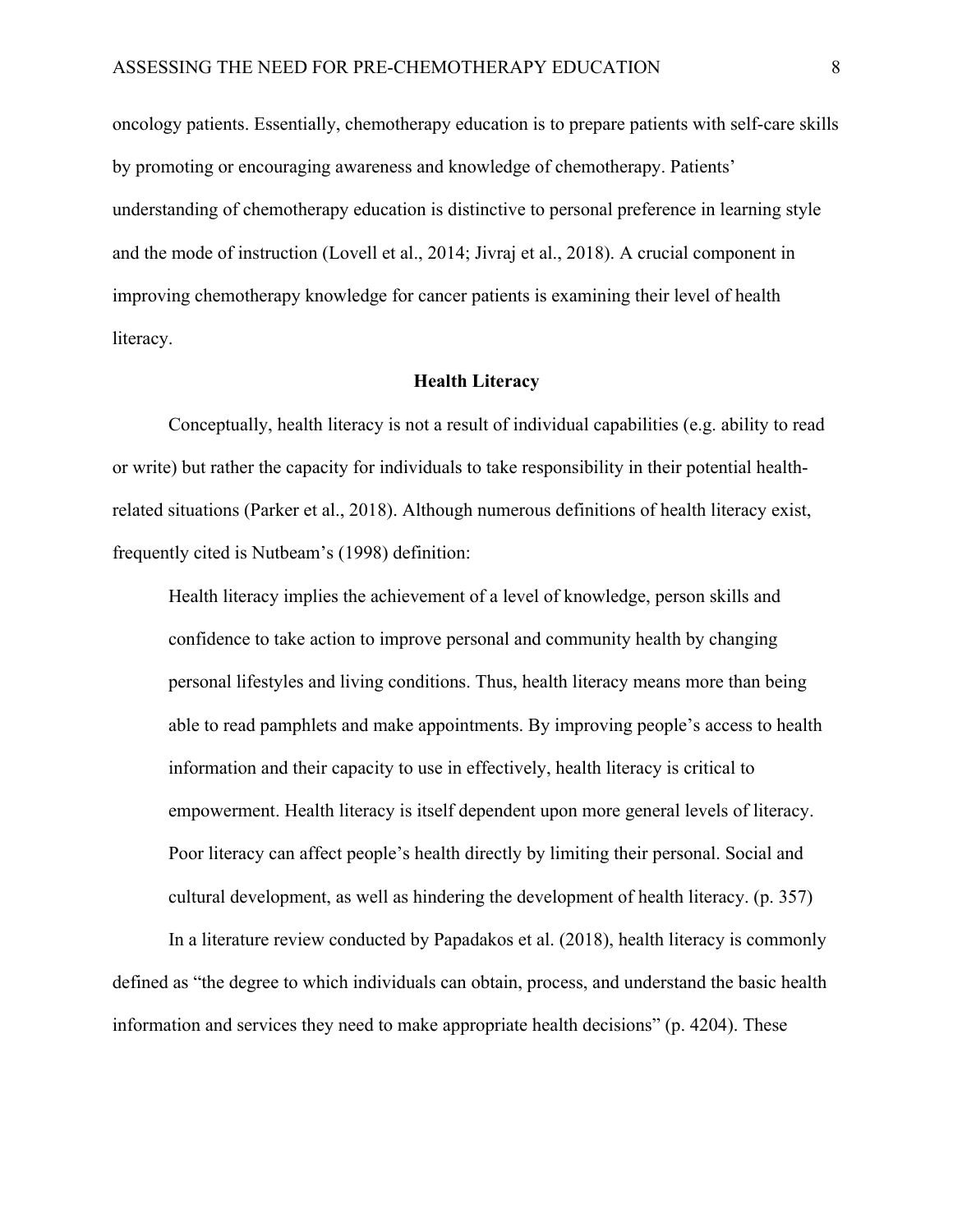definitions of health literacy outline the common knowledge and skills individuals must uphold to address specific demands for improving comprehension.

#### **Health Literacy in the United States**

According to the 2013 data analysis by the Center for Health Care Strategies (CHCS), nearly 36% of adults in the United States have low health literacy. In 2003, the National Assessment of Adult Literacy (NAAL) conducted a survey that measured the level of health literacy on a scale (i.e., below basic, basic, intermediate, proficient) of three categories: (a) clinical (e.g., ability to fill out a patient forms and read medication labels); (b) prevention (e.g., understand the need for health services); and (c) navigation (e.g., determine benefits and eligibility for health insurance; Ballard & Hill, 2016). Health literacy surveys measured an individual's ability to accurately complete a task as tasks progressively became more complex. Over 19,000 participant completed the 28 health literacy items that resulted in: 14% below basic, 22% basic, 53% intermediate, and 12% proficient in health literacy (Ballard & Hill, 2016). Findings indicate that only 12% of adults in the United States have proficient health literacy; therefore, health literacy assistance is crucial for all patient interaction within the complexities of the health care system.

Adults with low health literacy experience use and spend more on health care individuals with proficient health literacy. Vulnerable populations with low health literacy include people of lower socioeconomic status, with less education, with low English proficiency and non-native speakers, who receive public financial health coverage or other socio-economic assistance, and who are elderly (Center for Health Care Strategies [CHCS], 2013). People's health literacy is contingent on a variety of factors, including educational opportunity, culture, cognitive disabilities, and the complexities of information (Ballard & Hill, 2016; National Network of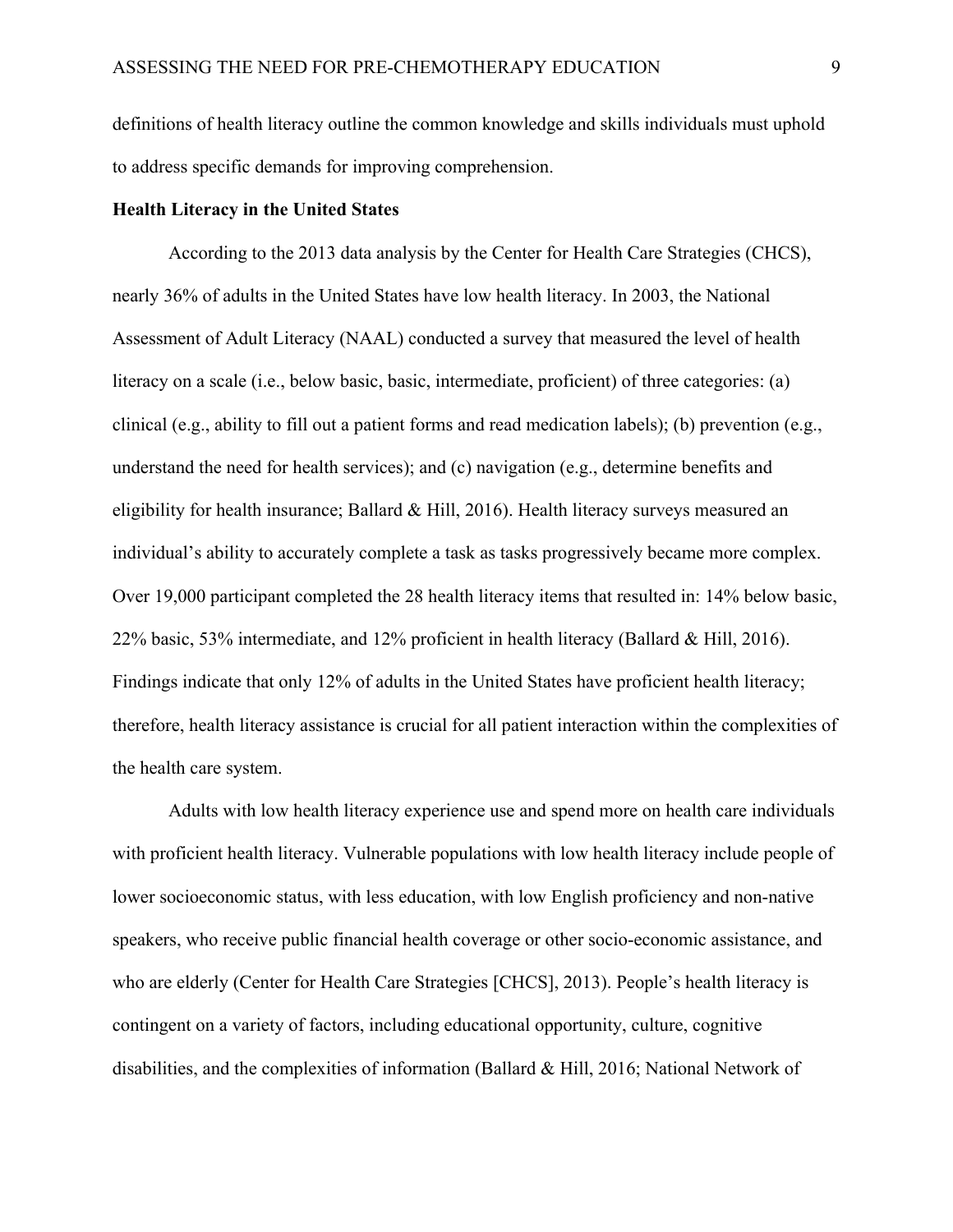Libraries of Medicine [NNLM], 2019). For example, treatment options for a newly diagnosed cancer patient with low health literacy may not meet their needs for understanding information about adverse reaction management; this increases risk for potential negative outcomes. Conceptually, health literacy is difficult to measure clinically. It involves the universal precautions of practicing plan language, written or verbal, and the use of teach-back methods in patient standard of care (Ballard & Hill, 2016). Thus, various educational techniques can effectively lead to patients retaining crucial information about their health and well-being.

#### **Patient Implications**

Patients with limited health literacy experience four times greater health care costs and 6% more hospital visits compared to those with higher health literacy. Consequently, the national economic impact related to low health literacy costs the U.S. economy approximately \$236 billion yearly in medical errors, loss of wages, and disabilities (CHCS, 2013).

Clinically, low health literacy can result in medication errors, treatment compliance, ineffective management of adverse reactions, poor outcomes, increase in hospital admissions, rise in costs, and higher incidence of mortality (Altin & Stock, 2016; Papadakos et al., 2018). Health literacy is critical, particularly for cancer patients who encounter challenges navigating through a fragmented healthcare system while facing life-altering diagnosis of cancer (Halverson et al., 2015). To relive such burdens, The Institute of Medicine (IOM) encourages health organizations to disseminate health literacy at a patient level that is centered on patient-provider communication (Halverson et al., 2015; NNLM, 2019).

#### **Health Literacy and Chemotherapy Education**

#### **Verbal Communication**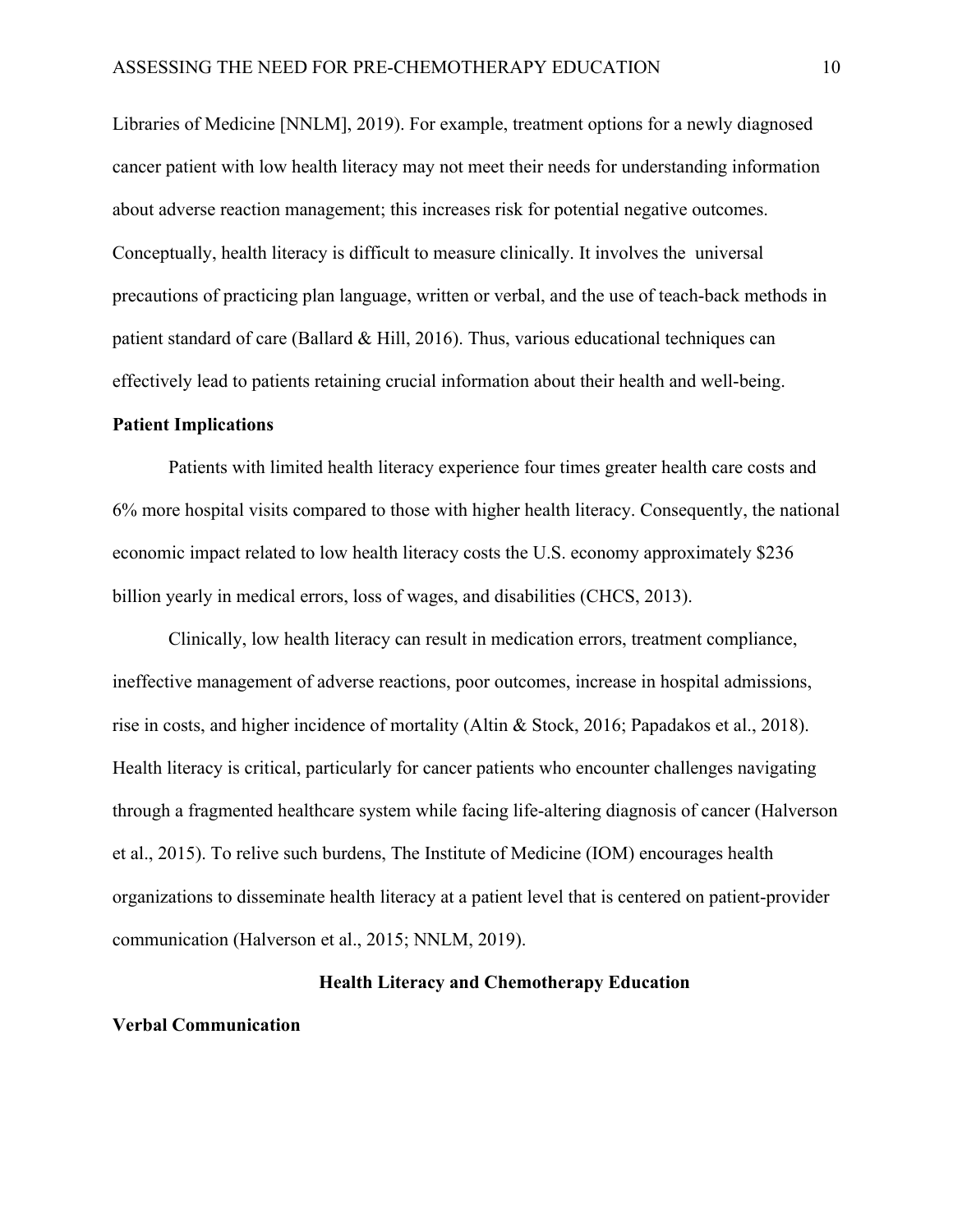Nurses are primary educators in optimizing patient knowledge, skills, capability in selfcare management, and resource to informing treatment options (Flanders, 2018). Effective verbal communication can build trust between patients, family caregivers, and health care teams to ensure quality of care. Cancer patients are often unfamiliar with medical terminology such as *metastasis or tumor,* which can result in misunderstanding vital cancer-related information (Altin & Stock, 2016). Patients with lower health literacy can have difficulty communicating about specific cancer-related topics, such as chemotherapy adverse effects, that can result in treatment delay, management, and unnecessary hospitalization (CHCS, 2013). Additionally, patients can be unclear about chemotherapy regimens and the treatment cycle, leading to potential concerns regarding therapy adherence.(Ballard & Hill, 2016).

#### **Written Communication**

Newly diagnosed cancer patients receive an abundance of written material regarding their cancer, treatment regimens, drug information, and management. Often, provided materials use complex medical jargon, difficult to understand by those with low health literacy (Schultz et al., 2017). Written material should use plain language to optimize comprehension for patients with multiple health literacies.

**Plain Language.** Easily comprehensible written materials use plain language are to convey information using active voice, less complex medical terminology, and shorter sentences (Schultz et al., 2017). Written material in plain language allow readers to establish what they need, comprehend information, and interpret data to meet their needs (Wittenberg et al., 2017). Researchers suggest supporting plain language in written materials with a conventional tone, bullet list, tables, and basic headings to support body of text (Osborne, 2013). One technique that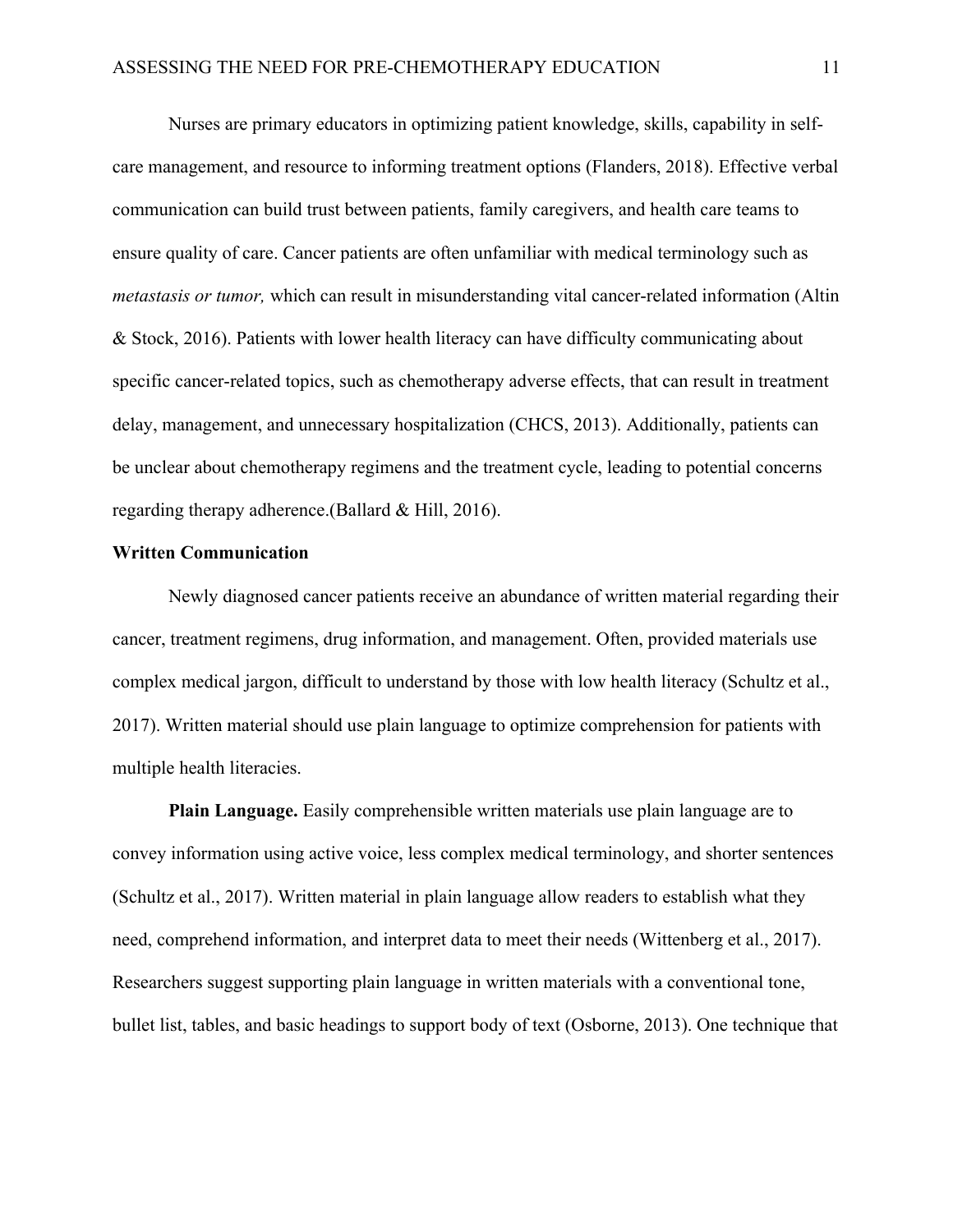improves communication is the teach-back method, which evaluates comprehension by asking patients to re-state material relayed by the health care provider (Wittenberg et al., 2017).

#### **Visual Communication**

Visual and graphical presentation effectively teaches new material or furthers knowledge acquired through other channels of communication (Doak, Doak, Friedell, & Mead, 1998). Essential characteristics for visual communication include: the placement of images appropriate to context, one objective per visual depiction, meaningful use of white space, and fluidity. Graphics and descriptive captions should be direct, clear, and useful to draw viewers' attention to the subject matter. A combination of plain language and use visuals can strengthen patientprovider communication and comprehension (Johnson & Sandford, 2004).

#### **Problem Statement**

One southern California outpatient oncology clinic identified the need for optimizing the standardized protocol in chemotherapy education and assessing anxiety levels routinely in newly diagnosed cancer patients receiving chemotherapy for the first time. The clinic defined the usual practice for chemotherapy education included: all patients to receive written and verbal education and attend a 30-minute nurse-led educational class scheduled on the Monday prior to initial-day of treatment. If unable to attend class, patients will receive a customized 1:1 nursepatient verbal education via telephone or appointment as a substitute. All staff will reinforce education provided on the day of the patients' first chemotherapy infusion. Anxiety levels are assessed by utilizing the National Comprehensive Cancer Network Distress Thermometer (NCCN distress thermometer) when clinical symptoms are presented. All patients are offered to complete a satisfaction questionnaire upon completion of their chemotherapy cycle.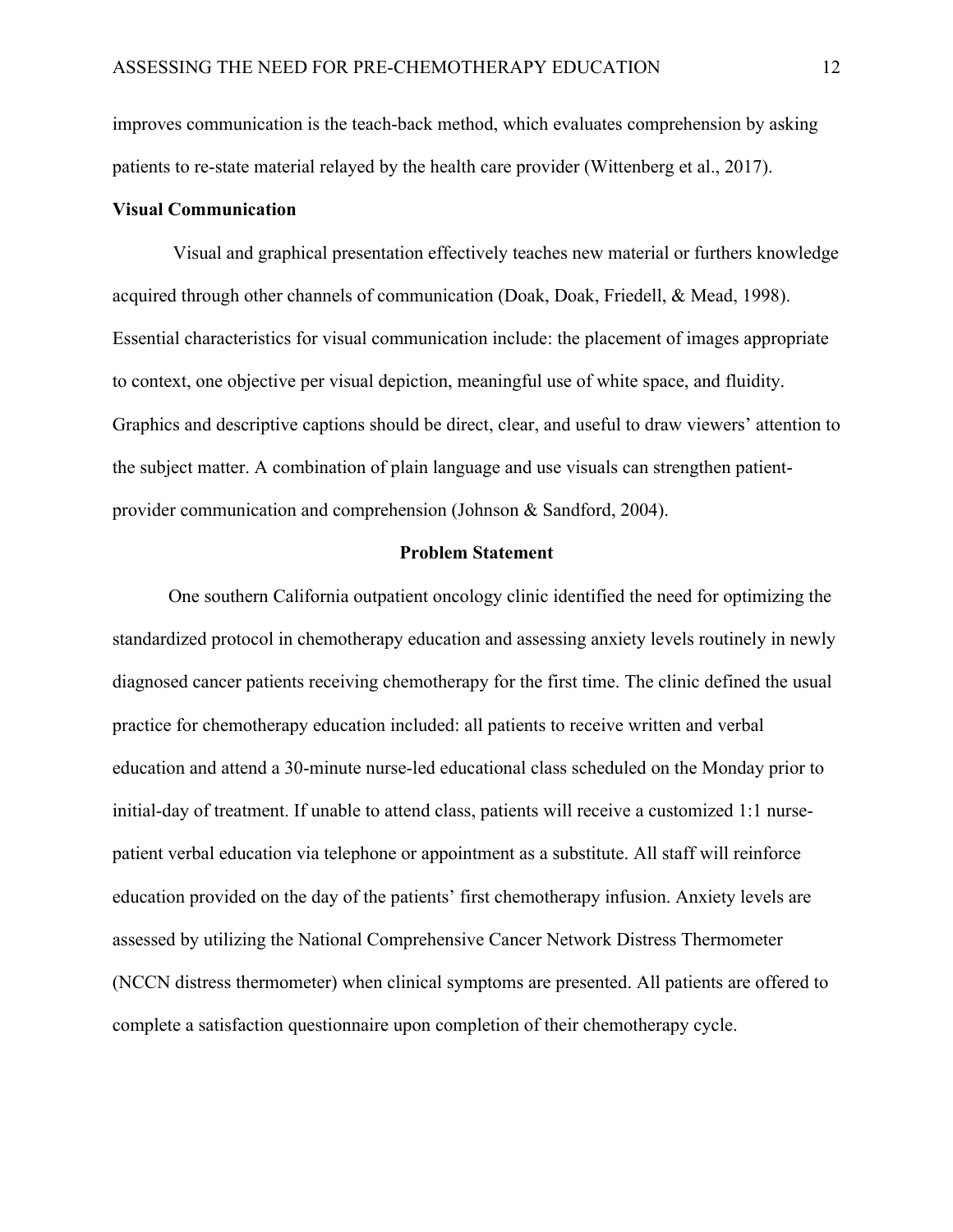The clinic staff addressed concerns regarding the inconsistencies in conforming to the instituted standard guidelines for patient education practices developed by American Society of Clinical Oncology (ASCO) and National Comprehension Cancer Network Guidelines (NCCN). Furthermore, the staff recognized incongruities in standard procedures as evident by patients' attendance in a nurse-led 30-minute educational class, missed follow-up appointments, inability for to articulate materials presented, and uncertainty about self-managing techniques of side effects. Staff also verbalized the amount of unnecessary phone calls related to adverse reactions, delay in treatment, high anxiety levels and satisfaction in care. Thus, the clinical question is: "Does standardizing prechemotherapy educational processes improve patients' health literacy, ability to self-manage side effects, and satisfaction, and decrease anxiety by their mid-cycle of chemotherapy treatment compared to the usual educational methods?"

#### **Conceptual Framework**

### **The Ace Star Model of Knowledge Transformation**

The Ace Star Model of Knowledge Transformation (the Ace Star Model) focuses on the understanding of cycles, nature, and characteristics of knowledge, which is utilized in various evidence-based practices. Unlike other theoretical frameworks, the Ace Star Model emphasizes the vitality of knowledge necessary to transform practice. Each point of the star represents a systematic approach to translating evidence into practice; discovery research, evidence summary, translation of guidelines, practice integration, process and outcome evaluations (Stevens, 2012). Each stage is further defined for the purpose of the Ace Star Model fundamentally underpinning this EBP project.

**Discover research.** The initial stage of discovering knowledge involves new knowledge attained through traditional empirical research in quantitative and qualitative studies (Stevens,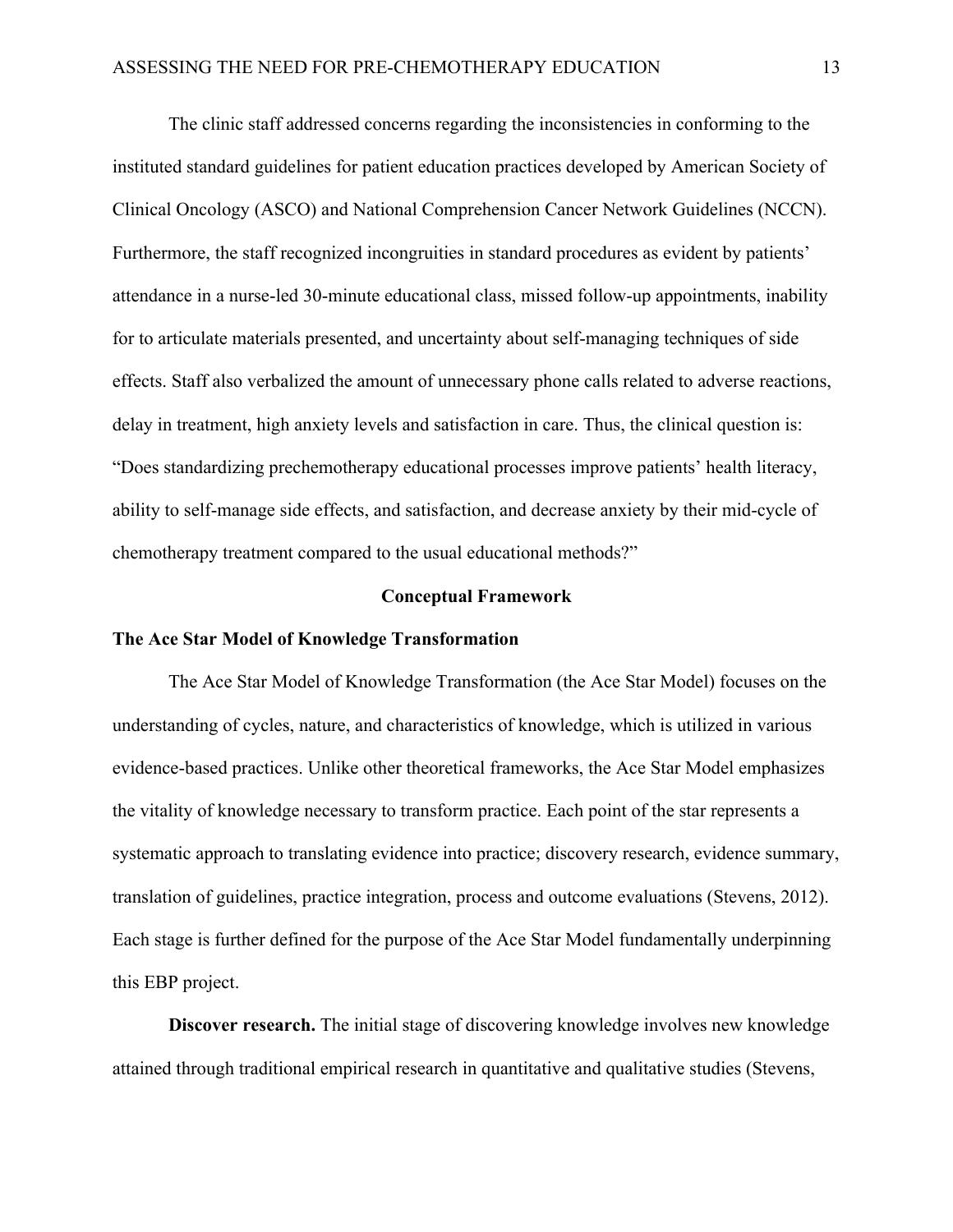2012). Health care practices are continuously subjected to reforming as new emerging data is evident in research. This is critical for integrating new evidence into the decision-making process for delivering high quality of care.

**Evidence summary**. In this stage, the synthesis of evidence collected across research is adopted for the purposeful in finding solutions to a specific clinical question or concern (Stevens, 2012). This is imperative for integrating best supportive evidence to clinical practice. The summary of evidence is essentially the underpinning for implementing clinical guidelines and discovering areas for quality improvement.

**Translating of guidelines.** During the third stage, research evidence is translated into recommended guidelines for clinical practice. This incorporates the summarized research evidence in combinations to other credible sources such as clinical expertise and is translated for practice in a specific setting or population (Stevens, 2012). Additionally, guidelines place an order of consistency, setting standards and rules, maintaining objectives, and recognizing areas for improvement.

**Practice integration.** In the fourth stage of integration, guidelines are incorporated into individual or organizational practices that allow policies to be held to a standard through formal and informal channels (Stevens, 2012). The integration of guidelines is issued for the purpose of defining set principles for individual and organizational setting. Often, this stage is difficult due to the complexities of individual or organizational resistance to change, however, overtime can be overall beneficial.

**Process and outcome evaluations.** The final stage assesses the process of implementation and evaluation of outcomes associated to change and rationale intended for patient or provider satisfaction (Stevens, 2004). Of these stages, the Star Model of Knowledge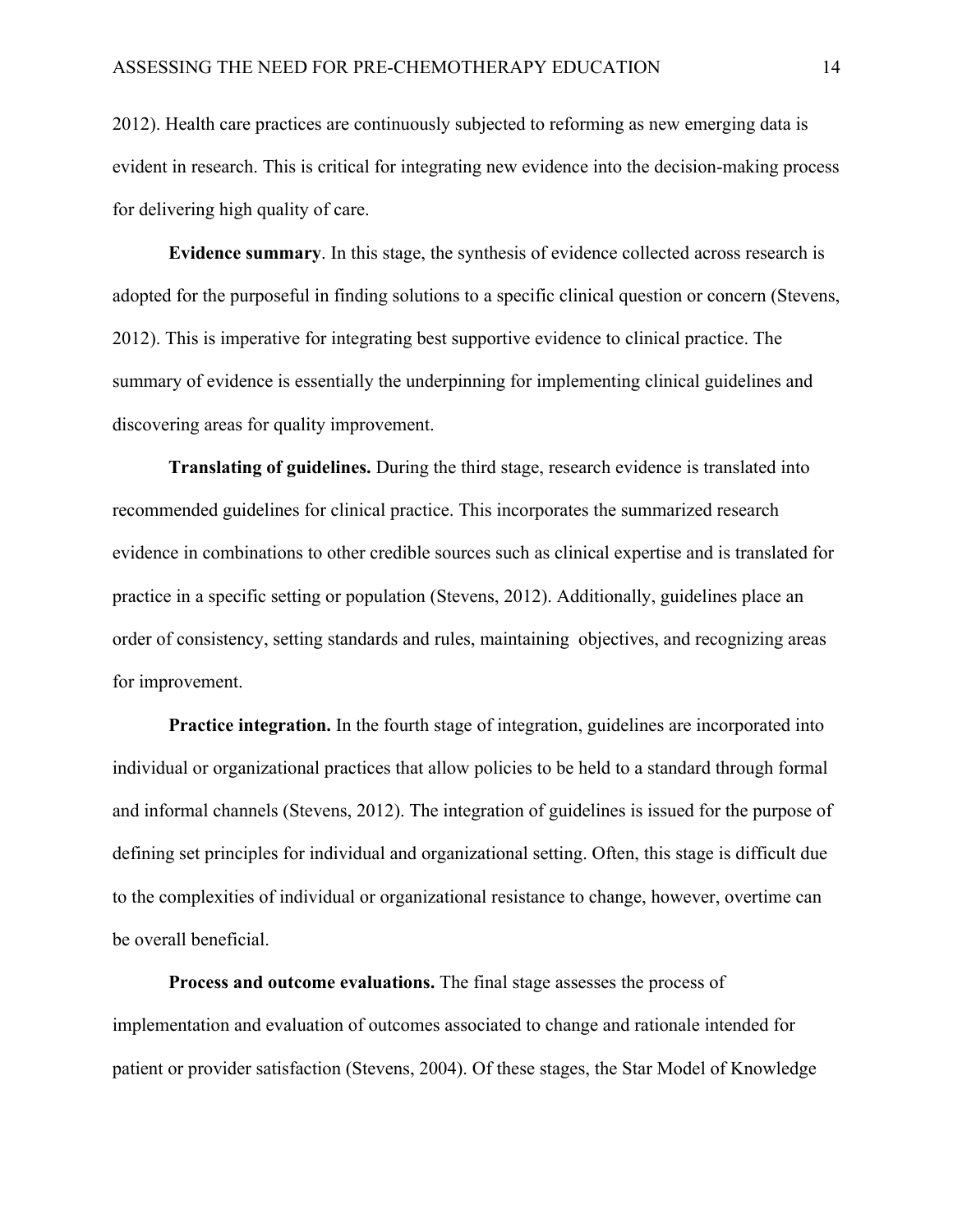Transformation, can facilitate this EBP project by identifying specific gaps in current practice and improving quality of chemotherapy education.

#### **Gate Control Pain Theory**

Theoretical frameworks provide a foundation to implement process change for quality improvement, whereas, theory, are abstracted ideas in which proposition the underlying process for implementing change. For this EBP project, the theory of pain perception is significantly pronounced when managing chemotherapy side effects. One of the universally known theories is the gate control pain theory, written by Ronald Melzack and Patrick Wall in 1965 (Moayedi & Davis, 2012). This theory suggests that stimuli or impulses originate at the level of the skin that is carried by fibers known as T-cells, enters the dorsal horn of the spinal cord, and then transmits to the brain (Moayedi & Davis, 2012) . The "gate control" system, associated to *substantia gelatinosa*, adapts to the response from the stimuli from the T-cells. These T-cell fibers influence smaller fibers, to trigger pain stimulation, whereas, larger fibers inhibit communication signal to brain (Moayedi & Davis, 2012). Melzack and Wall's gate-control pain theory revolutionized the understanding of pain mechanisms in order to provide the best care available. Therefore, this theory is appropriate for piloting chemotherapy education focused on self-perception of pain and methods of control management.

#### **Literature Review**

The two main concepts for this EBP project is to assess the need for standardizing prechemotherapy education and health literacy for managing side effects. Robust studies suggest integrating education formatted in alternative methods such as nurse-led classes, written resources, and video recordings have shown to be successful in assisting in patient's ability to maximize their capacity of retaining information, managing adverse reactions, and decrease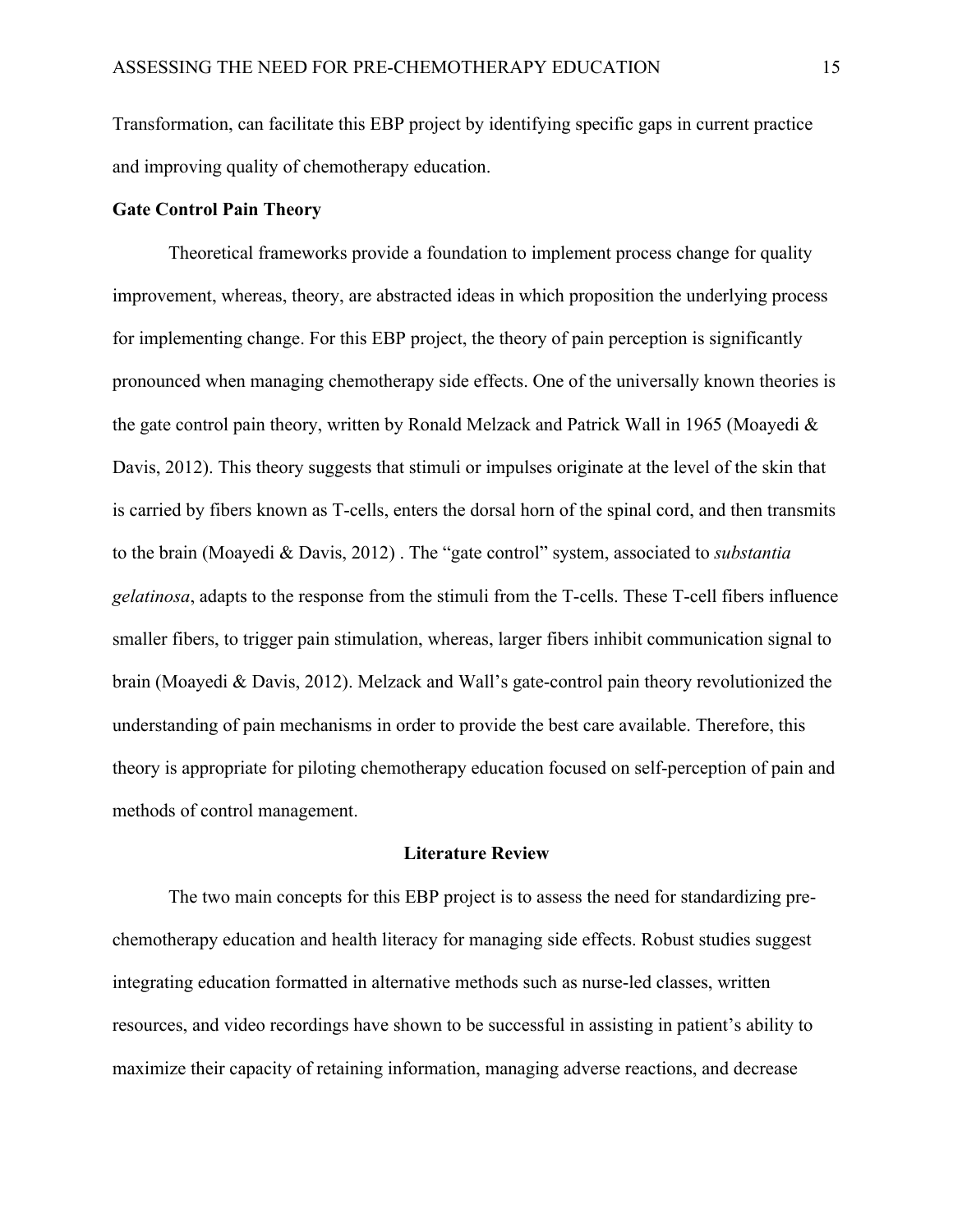overall anxiety. Since there is little research proven regarding optimal time of education, literature suggests applying multiple forms of teaching strategies within a standard educational program can prepare patients significantly in self-manage skills while in chemotherapy treatment.

## **Methods**

A thorough review of literature began by searching determining strategies that potentially could be utilized to improve delivery of the standardize procedure of chemotherapy education. An electronic search was completed using EBSCOhost, PubMed, CINAHL, and the Cochrane Library. The majority of relevant articles originated from EBSCOhost and PubMed. Some combination of key search terms included, "standardized education," "chemotherapy," "antineoplastic infusion," "outpatient," "treatment compliance," "teaching strategies," "timing," "anxiety," "satisfaction," "self-management," "side effects, "health literacy," and other medical terminology using MeSH terms. To limit the number of search results, parameters were designated to Boolean operators, subject headings, and truncations. Full text and abstracts were reviewed for obtaining pertinent articles.

#### **Identifying Relevant Studies**

Inclusion criteria for synthesis of literature consisted of articles published between 2013- 2018 to ensure up-to-date research available. Additional inclusion criteria included: (a) applicable to human subjects over the age of 18, (b) content on standard chemotherapy education, (c) emphasize on education for patients in outpatient clinic, and (d) health literacy or patient comprehension. Exclusion criteria included patients receiving radiation, previous chemotherapy treatment, prevention of cancer, pediatric population and genetic predisposition to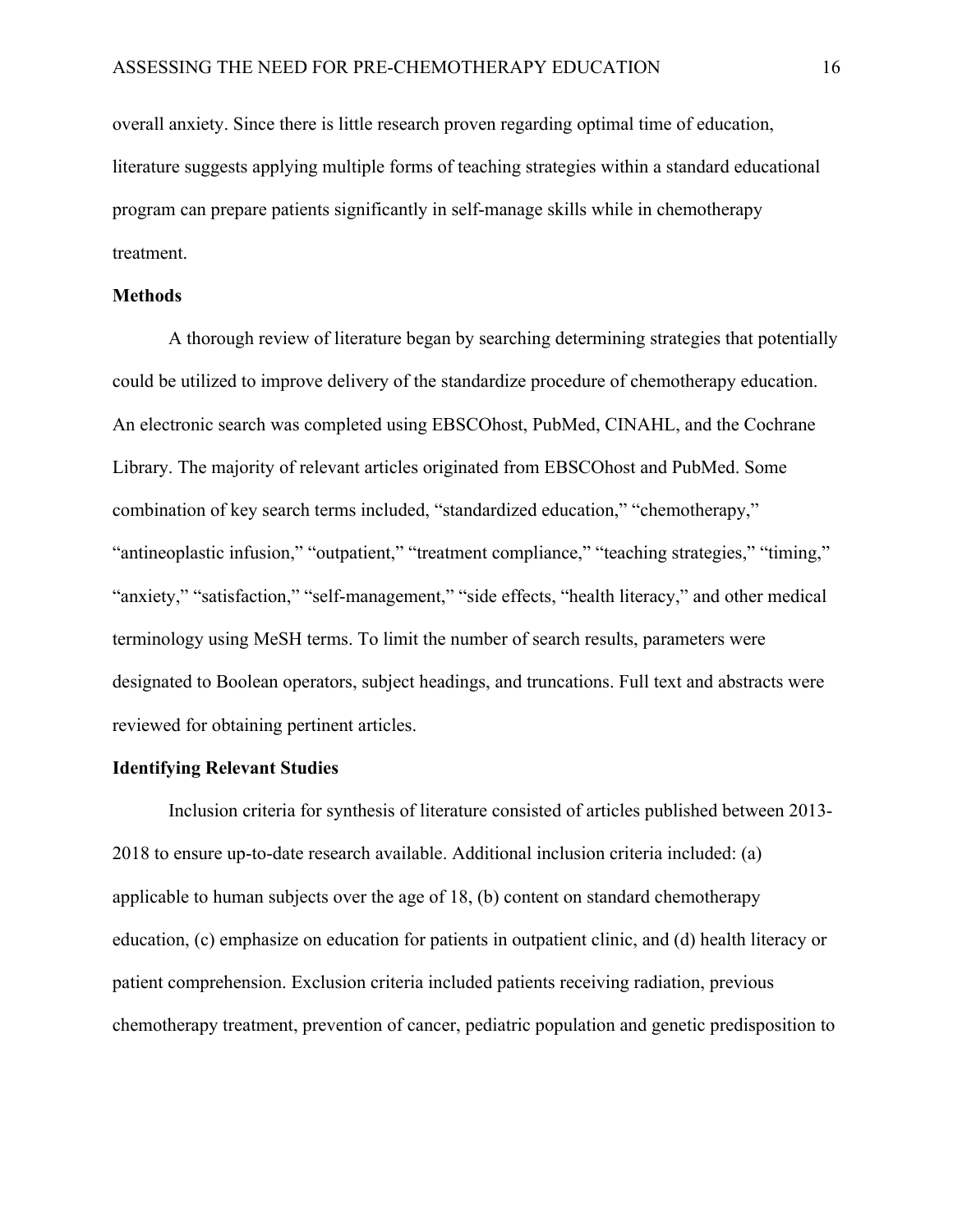cancer. Publications related to academic journals, dissertations, post-conference articles, expert opinion and editorials were also excluded.

The search generated 68 results. After reviewing for duplicates and assessing abstracts, potential 35 article met established criteria for full-text review. Of the 35 articles, 26 articles were further excluded because description of pre-chemotherapy education (*n* = 9); use of multiple methods of teaching  $(n = 5)$ , form of health literacy principles  $(n = 7)$ , and selfmanagement skills  $(n = 5)$ . Nine articles were of significance that met objectives of evaluating for standardized pre-chemotherapy education and patient literacy to manage side effects.

#### **Critique and Synthesizing of Literature**

The foundation of evidence based medicine is the "hierarchical system of classifying evidence," to endow validity in clinical decision-making and practices (Burns et al., 2011, p. 305). This approach to grading literature is known as the levels of evidence, which criticallyappraises individual articles according to the quality of their design, validity, and pertinence to patient care. Respectfully, the conventional advanced health care providers conform to fining the highest level of evidence to find solutions behind clinical questions. Thus, this literature review will discuss the supportive evidence relevant to improving and assessing the clinical question for the need in standardizing pre-chemotherapy education.

The process of appraising articles to validate the best current practice that is applicable for oncology patients, literature focused on specifically chemotherapy and methods for education. Chemotherapy education and education on particular cancers are different for management of side effects in addition to the challenges of comprehending the diagnosis itself (Valenti, 2014). It is also important to assess the specific types of educational methods and its effects on patient anxiety, satisfaction, health literacy and outcomes. Articles were appraised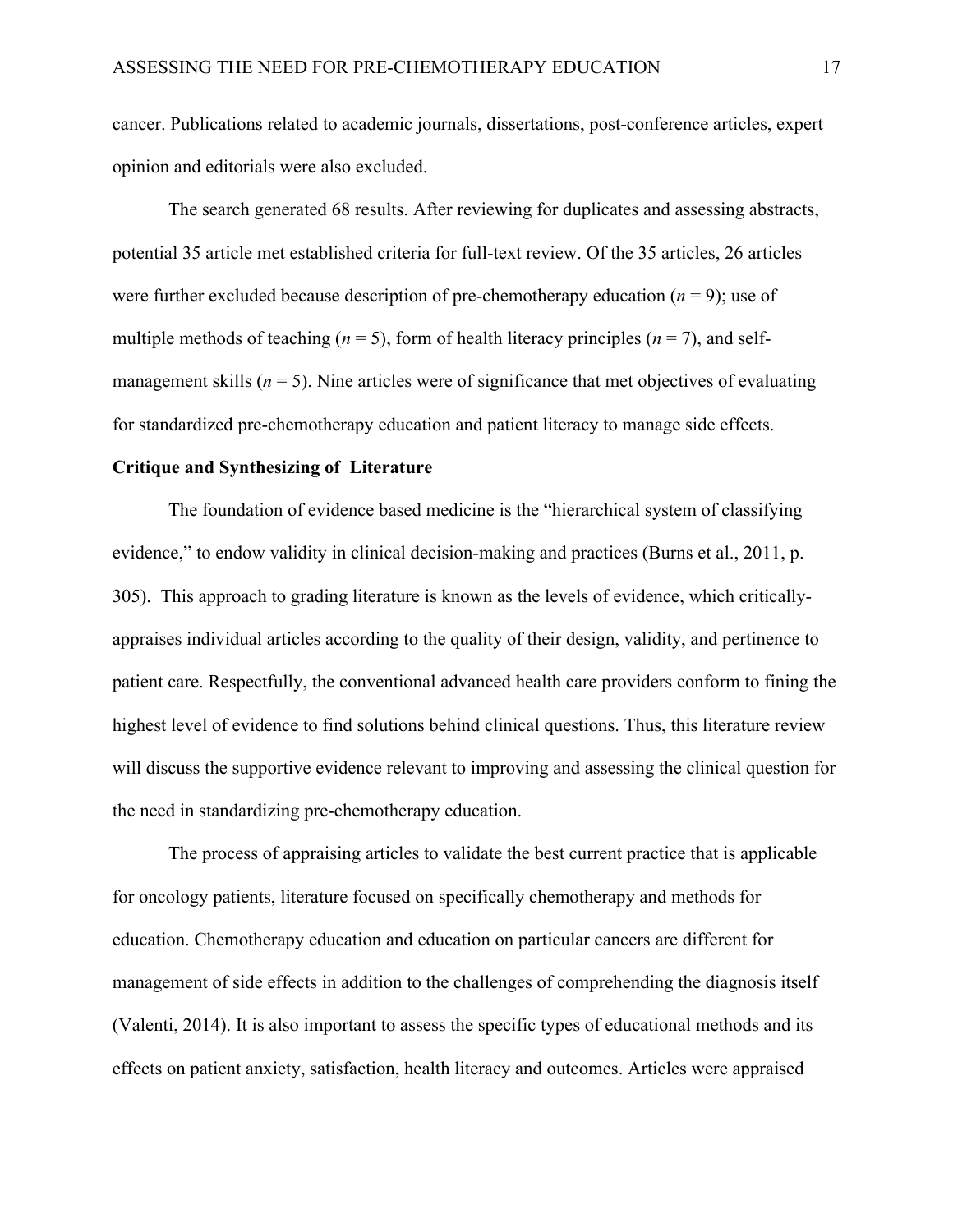using the Critical Appraisal Skills Programme Tool (CASP), a 10-questionnaire tool developed to understand research evidence and apply it to practice was utilized for literature review. Table 1 represents the literature of evidence review including the level of evidence and CASP appraisal percentage for the studies evaluated.

Table 1

| Study and<br>Design                                  | Setting & Sample                                                                                                                                                                                                                                                                                                                                                                                                                                   | Rationale                                                                                                                                                                                                                                                                                                                                                                                                              | LOE<br>CASP            |
|------------------------------------------------------|----------------------------------------------------------------------------------------------------------------------------------------------------------------------------------------------------------------------------------------------------------------------------------------------------------------------------------------------------------------------------------------------------------------------------------------------------|------------------------------------------------------------------------------------------------------------------------------------------------------------------------------------------------------------------------------------------------------------------------------------------------------------------------------------------------------------------------------------------------------------------------|------------------------|
| Apor et al., 2018<br>Individual Cohort<br>Study      | Evaluate standard nurse-led<br>chemotherapy education sessions<br>in a multi-Hospital setting in<br>Providence RI, on patient's<br>knowledge anxiety and<br>preparedness on cancer-directed<br>therapy ages 18 and older. 196<br>participants enrolled and<br>completed surveys, of which 32<br>were subjected to withdrawal in<br>study.                                                                                                          | After implementation of teaching<br>sessions, statistically significant<br>increase in perceiving knowledge<br>of treatment schedule, side<br>effects, and use of anti-emetics (p<br>$\leq$ 0.0001) Significant reduction<br>in patient reported anxiety after<br>intervention was noted ( $p =$<br>$0.0294$ ).                                                                                                        | Level II<br>CASP: 90%  |
| Dalby et. al.,<br>2013<br>Individual Cohort<br>Study | Improving strategies to<br>developing a standardized<br>approach to patient education and<br>eliminate variation; quality<br>improvement study at a satellite<br>Dana-Faber Cancer Institution.<br>Three interventions<br>implemented: treatment<br>calendars, checklist, and patient<br>education survey. 57 subjects<br>participated in completing<br>surveys at baseline,<br>implementation of process<br>change, and post 4-month<br>interval. | Based on Likert-scale (0-5, with<br>higher scores indicating greater<br>satisfaction), surveys resulted on<br>average 4.86 satisfaction<br>regarding knowledge of<br>management of chemotherapy<br>side effects. Significant<br>satisfaction related to feeling<br>prepared. Baseline 91%<br>knowledge, managing side<br>effects 86% and after 4 months<br>increase in both knowledge and<br>management was up to 97%. | Level II<br>CASP: 80%  |
| Garcia, 2014<br>Systematic<br>Review                 | Ten systematic reviews and<br>meta-analysis identifying five<br>key components contributing to<br>education and effects on anxiety<br>based on studies in the United<br>States.                                                                                                                                                                                                                                                                    | Psychoeducation, format of<br>education, timing, environment,<br>key role of nursing staff on<br>education and effects on anxiety.                                                                                                                                                                                                                                                                                     | Level I<br>CASP: 80%   |
| Honker et al.,<br>2018                               | Determine knowledge in<br>temperature monitoring during<br>chemotherapy in Maury Reginal<br>Cancer center in Columbia TN.                                                                                                                                                                                                                                                                                                                          | Knowledge scores averaged 68%,<br>most participants correctly<br>identified elevated temperatures<br>at 91%; less than 50% correctly                                                                                                                                                                                                                                                                                   | Level III<br>CASP: 85% |

*Literature of Review of Included Evidence*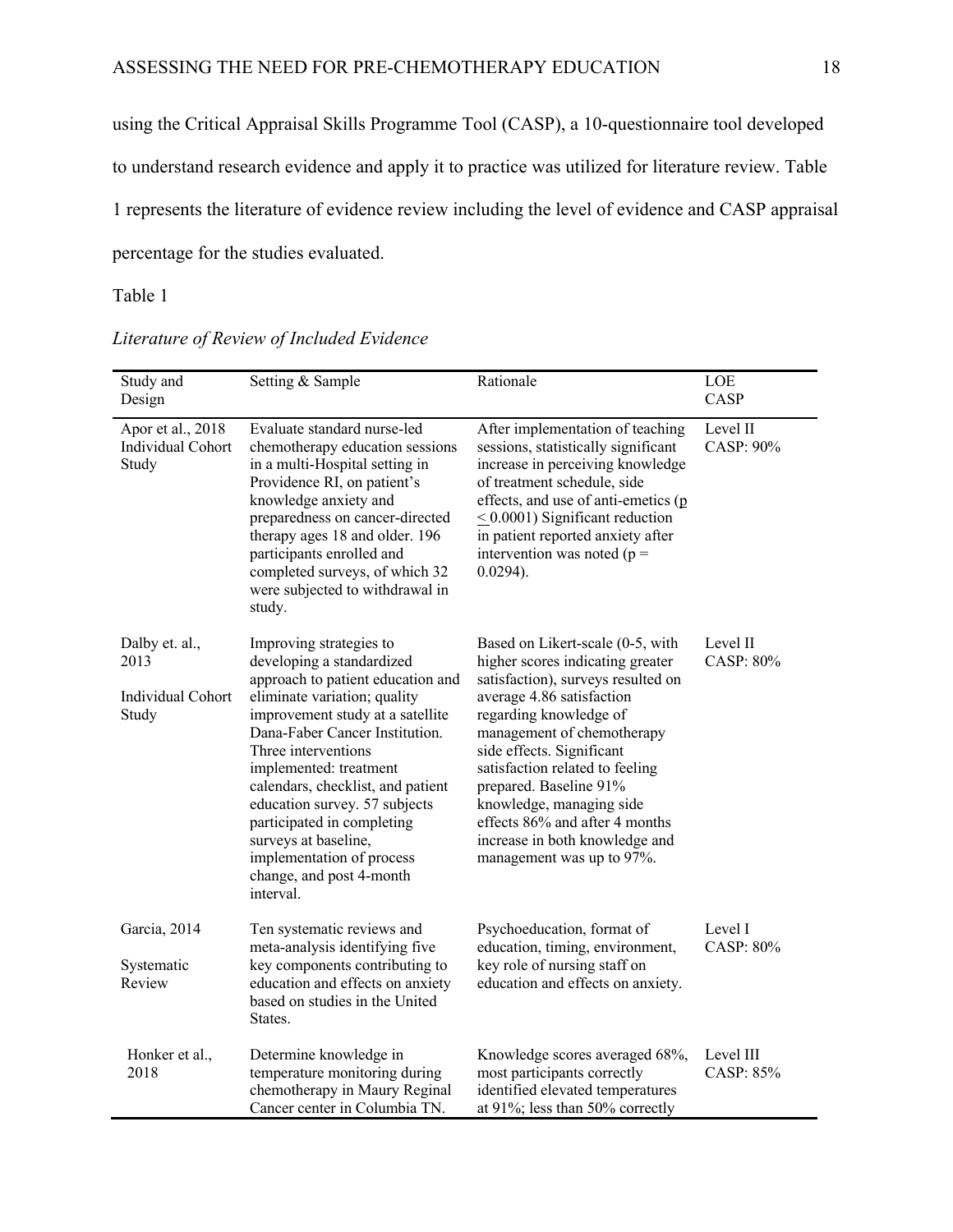| Individual Case<br>Control Study                              | Intervention of 5-minute DVD<br>teaching with a paper-pencil test<br>evaluating knowledge. 60 adult<br>participants.                                                                                                                                                                                                       | identified signs and symptoms of<br>infection, and less than 25%<br>correctly identified false positive<br>temperature readings.                                                                                                                                                                                                      |                              |
|---------------------------------------------------------------|----------------------------------------------------------------------------------------------------------------------------------------------------------------------------------------------------------------------------------------------------------------------------------------------------------------------------|---------------------------------------------------------------------------------------------------------------------------------------------------------------------------------------------------------------------------------------------------------------------------------------------------------------------------------------|------------------------------|
| Jivraj et al., 2018<br>Individual Cohort<br>Study             | Gynecologic Oncology site in<br>Toronto, CN analyzed barriers to<br>education comprehension of<br>chemotherapy.<br>538 patients and 506 caregivers<br>participated with testimonials on<br>change in size of group and time<br>of educational class to individual<br>20-minute educational sessions.                       | Three metrics identified: the<br>number of new chemotherapy<br>teaching sessions, the amount of<br>time spent on patient teaching,<br>and the number of phone calls<br>related to chemotherapy<br>management including side<br>effects, medication, and<br>schedules. Significant<br>improvement in education and<br>adherence noted. | Level II<br><b>CASP: 80%</b> |
| Keener &<br>Winokur, 2018<br>Individual Case<br>Control Study | Implementation of a digital<br>recorded educational video<br>compared to the usual standard<br>of care at St. Joseph Hospital<br>infusion clinic in Orange, CA. 96<br>adult patients participated in pre-<br>post intervention (75-English<br>speaking, 12-Spanish speaking).<br>In a 22-month period.                     | Following implementation of<br>intervention anxiety scores<br>significantly lower in English<br>speaking ( $p < 0.0001$ ), whereas,<br>Spanish speaking did not show<br>much significance ( $p = 0.161$ ).<br>Knowledge recall increased in<br>both groups post intervention.                                                         | Level III<br>CASP: 85%       |
| Papadakos et al.,<br>2018<br>Systematic<br>Review             | Seventeen articles reviewed<br>summarizing the health literacy<br>as the predictor for successful<br>self-management of chronic<br>conditions.                                                                                                                                                                             | Health literacy is associated to<br>increase in self-management<br>behaviors in cancer patients.                                                                                                                                                                                                                                      | Level I<br>$CASP: 90\%$      |
| Parker et al.,<br>2018<br>Systematic<br>Review                | Eight articles were reviewed that<br>met objective criteria examining<br>health literacy principles in<br>chemotherapy education with<br>patients' breast cancer.                                                                                                                                                          | Findings were limited in research<br>regarding health literacy;<br>however, review suggests<br>providers awareness of health<br>literacy when providing<br>education can improve alter the<br>process of overall comprehension<br>of education and treatment<br>adherence. Education and health<br>literacy must be patient specific. | Level I<br><b>CASP: 80%</b>  |
| Tan et al., 2018<br>Individual<br>Cohort Study                | Evaluating the effects of<br>implementing educational video<br>in a Singapore tertiary cancer<br>center on knowledge, anxiety,<br>and satisfaction on surgical<br>decision making. Subjects<br>included 62 newly diagnosed<br>breast cancer patients (32 women<br>intervention group, 30 women<br>non-intervention group). | Results indicated a statistically<br>significant interaction effect of<br>group and timing of the<br>education ( $p = 0.008$ ), wherein<br>knowledge increased for both<br>groups, although comparably<br>steeper for the video group.                                                                                                | Level II<br>CASP: 71%        |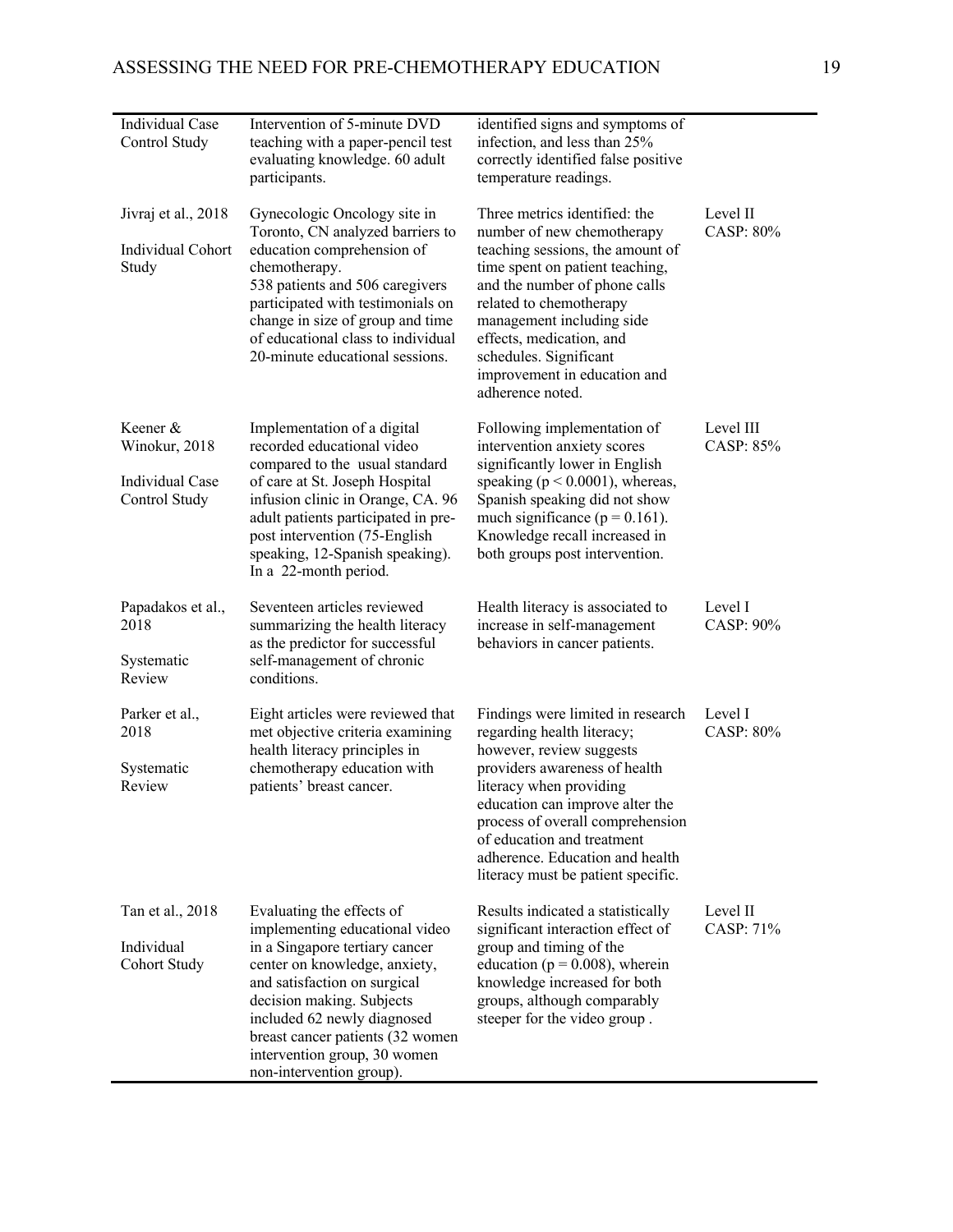*Note*: The hierarchy of evidence rating system developed by Melnyk and Fineout-Overhold (2001) was used to organize the level of evidence (LOE): level I, systemic reviews; level II, individual cohort study, level III, individual cohort study. Appraisal based on Level of Evidence (LOE) and Critical Appraisal Skills Programme Tool (CASP) scoring. Critical Appraisal Skills Programme (CASP) was utilized to configure percentage scores. Scores in percentage reflect the following: 90% or higher is considered an excellent resource, 65-80% is considered good, and scores blow 65% are considered fair.

#### **Results**

The level of evidence ranged from level I through level III pertaining to a systemic review through individual cohort studies. Literature considered level I systematic review studies, revealed mean validity score of 80% for evidence related to chemotherapy education. Study designs varied between randomly controlled clinical trials and case controlled clinical trials. However, the literature review lagged in examining educational process adherence to an instituted practice guideline in patient education.

Nine studies epitomize patient education as an effective method of in reducing anxiety, improving self-management of side effects, satisfaction and retention of knowledge for newly diagnosed cancer patients receiving chemotherapy for the first time (Apor et al., 2018; Dalby et al., 2013; Garcia, 2014; Honaker et al., 2018; Jivraj et al., 2018; Keener & Winokur, 2018; Papadakos et al., 2018; Parker et al., 2018; Tan et al., 2018). Within the synthesis of these articles, four pertinent factors were identified to be beneficial in improving outcome variables regarding patient education and management of side effects: (a) format of education to maximize learning and retention; (b) timing of education, (c) and patient health literacy.

**Format of Education.** According the ASCO/NCCN standardized guidelines, chemotherapy education must be provided prior to the initial treatment cycle informing patient and surrogate decision maker regarding goal of treatment, results, frequent adverse effects, and potentially rare but rather significant toxicities (Neuss et al., 2016, National Comprehensive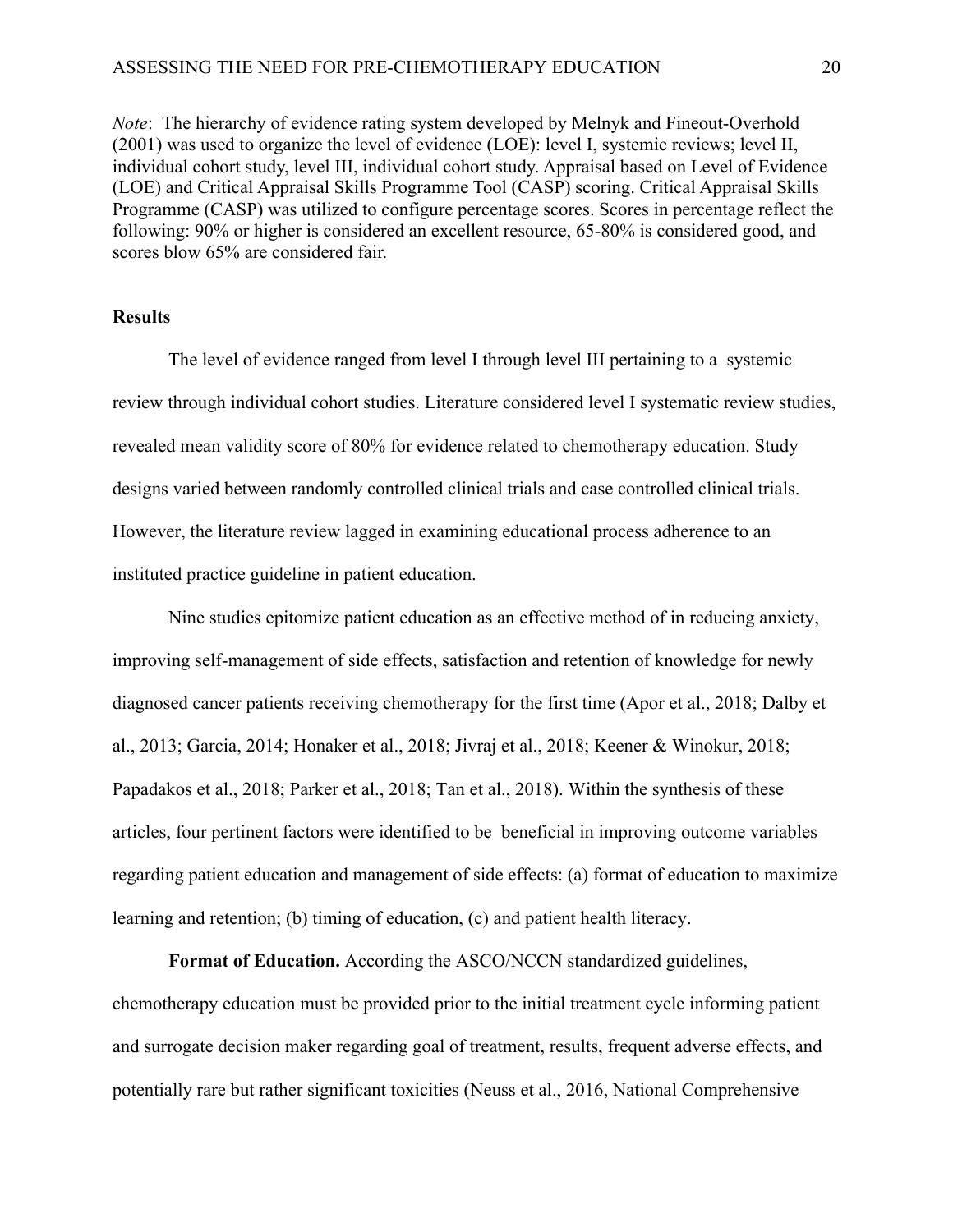Cancer Network [NCCN], 2019). The standard of care in practice is providing concise written and verbal instructions pertaining to patient's diagnosis and therapy plan. Additionally, written and verbal presentation can ensure that patients are able to continue learning and reviewing material much after the initial education was offered (Garcia, 2014). When appropriately, evidence suggests offering a combination of educational methods in conformity to patient preference can potentially result in significant improvement in patient comprehension and treatment adherence (Flanders, 2018).

A combination of written, verbal, audiovisual, and with one patient can be substantially advantageous (Garcia, 2014). In a study conducted by Tan, Lee, Yong, and Rodgers (2018), the impact of implementing a 30-minute educational video was assessed on women newly diagnosed with breast cancer in regard to three categories: (a) comprehension, (b) effects on anxiety, and (c) satisfaction for decision-making for surgical intervention. There were 62 women recruited of which 32 women participated in the non-video group and 30 women received the 30-minute video presentation; all participants received the usual standard of care of nurse-counselling sessions and written material (Tan et al., 2018). Knowledge and anxiety were collected at baseline and two weeks post-surgical intervention. Satisfaction scores were also obtained at the two-week post-surgical intervention. Results showed to be statistically significant in the interaction effect of group and timing of the education, wherein knowledge was increasing higher comparably in the video group (Tan et al., 2018).

Another study by Keener and Winokur (2018), examined the effect of adopting a standardized, digitally recorded education as an alternative teaching method aimed to improve time-efficiency, teaching protocol, and reduction of patient anxiety. The current practice consisted of written resources with discharge instructions, a 20-minute one-on-one teaching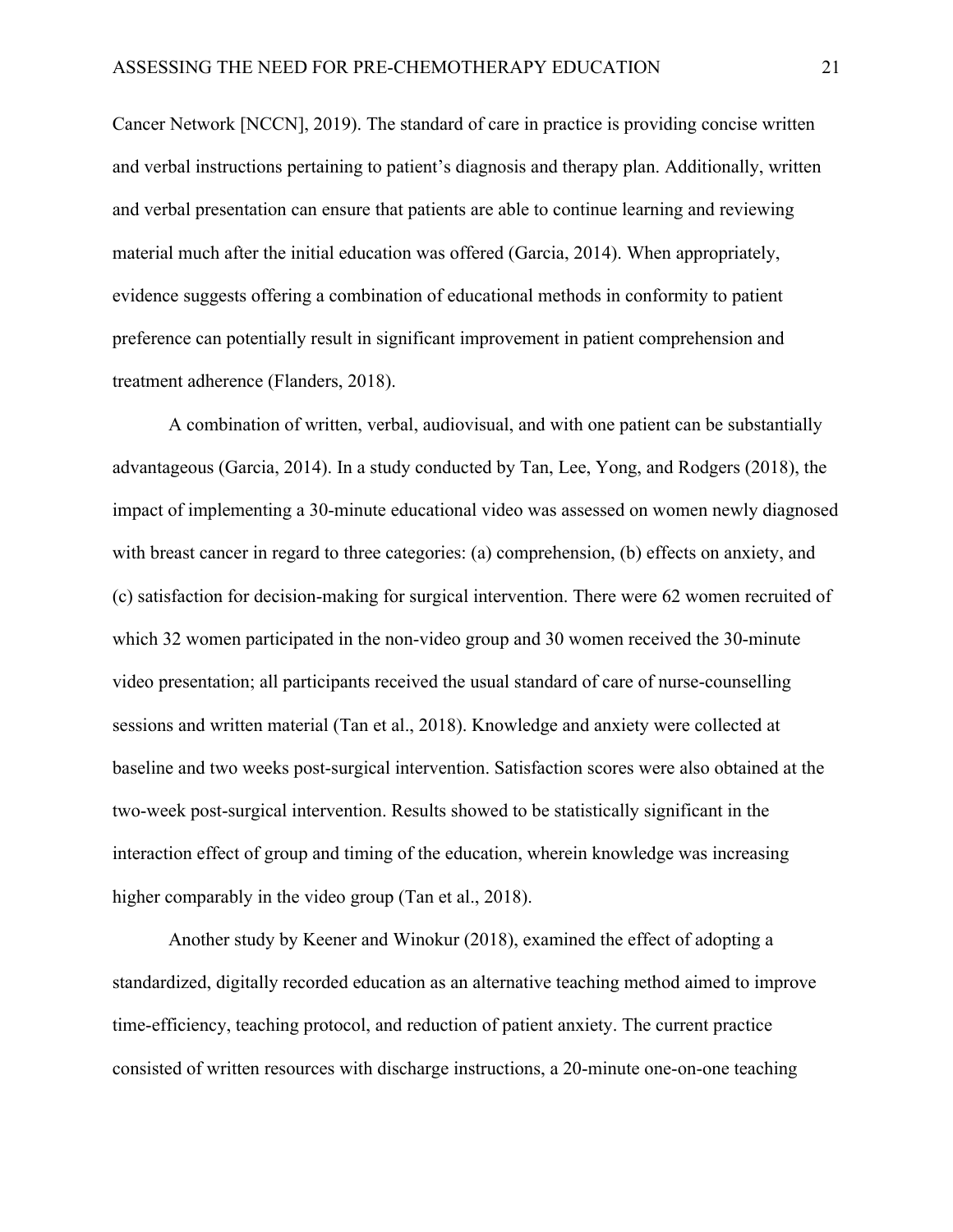session with a certified oncology nurse (Keener & Winokur, 2018). A 90-minute digitally recorded presentation was created and incorporated teaching procedures. Knowledge recall surveys and anxiety questionnaires were obtained within a pre-post design for both groups prior to assigned intervention and following the completion of infusion. There were 92 patients, who completed pre and post educational surveys within a 22-month period (Keener & Winokur, 2018). Results implicated significant improvements in knowledge recall and reduction of anxiety with additional digitally recorded education. There was no significant change in time efficiency, however, staff involved within the study perceived the adaptation of digital education improved time and process.

Conversely, a study piloted by Honaker et. al (2018) assessed validity of an additional five-minute educational DVD session with the usual standard of care focused specifically on temperature-monitoring knowledge and technique. In a 13-month period, 87 patients (46 in DVD group, 41 in standard practice) were studied in a pre-post design assessing purpose, frequency, and accuracy of temperature monitoring. Even though there were no significant difference between two groups based on knowledge, study is suggestive of further review regarding time of education and patient's psychological readiness (Honaker et al., 2018).

Based on these studies, a combination of chemotherapy techniques can contribute to improving patient knowledge with subsequent effects on patient anxiety and satisfaction. To minimized variability in care, clinical practices guidelines must be conformed to as instituted by the organization in assure continuity in patient care and educational needs. As cancer treatment advancements continue to develop, respectively, policies and procedures must be assessed of quality improvement in maintaining up-to-date standards of practice. Literature also suggests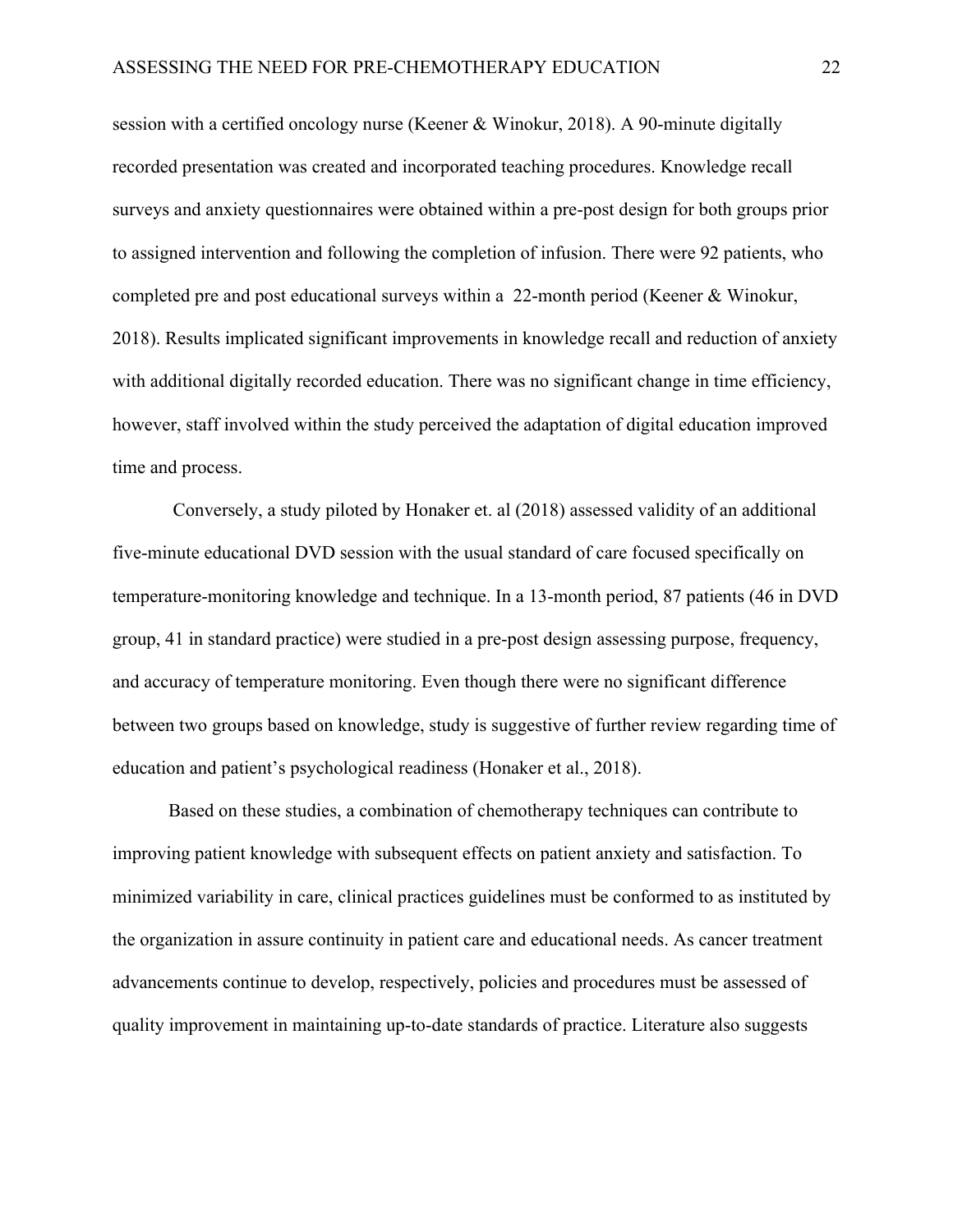incorporating a multifaceted approach in teaching strategies to meet the desired outcome in patient education (Dalby et al., 2013).

**Timing.** The provision of patient information during the initiation of chemotherapy treatment for newly diagnosed cancer patients have been shown to be anxiety producing. ACSO/NCCN guidelines state patient education should be performed before the start of treatment, however, there is guideline lack specifying optimal timeframe education should be performed (ASCO, 2018; NCCN, 2019). Apor et al. (2018) discovered timing is of significance during a study aimed to assess the validity of a 60-90-minute nurse-led teaching session on patients' anxiety, knowledge of treatment schedule, anticipated adverse reaction, and medication management. Patients discussed initial treatment plan with their oncologist prior to first treatment and were given a brief survey in assessing their perceived knowledge on the aforementioned topics. Once patients participated in the nurse-led teaching session, surveys were re-administered congruently during first day of cycles 1 and 2 (Apor et al., 2018). Results revealed a significant improvement in patient' comprehension about their treatment schedule, potential adverse reaction, and symptom controlling medication by their first cycle, whereas, chemotherapy-related anxiety reduced by the second cycle of therapy (Apor et al., 2018).

Timing of prechemotherapy education requires a comprehensive assessment of current procedural practices conducted in the health care setting. Minimal studies have specified optimal time for education from the time patient is diagnosed to their first chemotherapy treatment. However, robust studies suggest pre-chemotherapy education must be provided at minimum with verbal, written, or electronic documents prior to their initial chemotherapy treatment and consecutively with follow-up education (ASCO, 2018; NCCN, 2019; Neuss et al., 2016).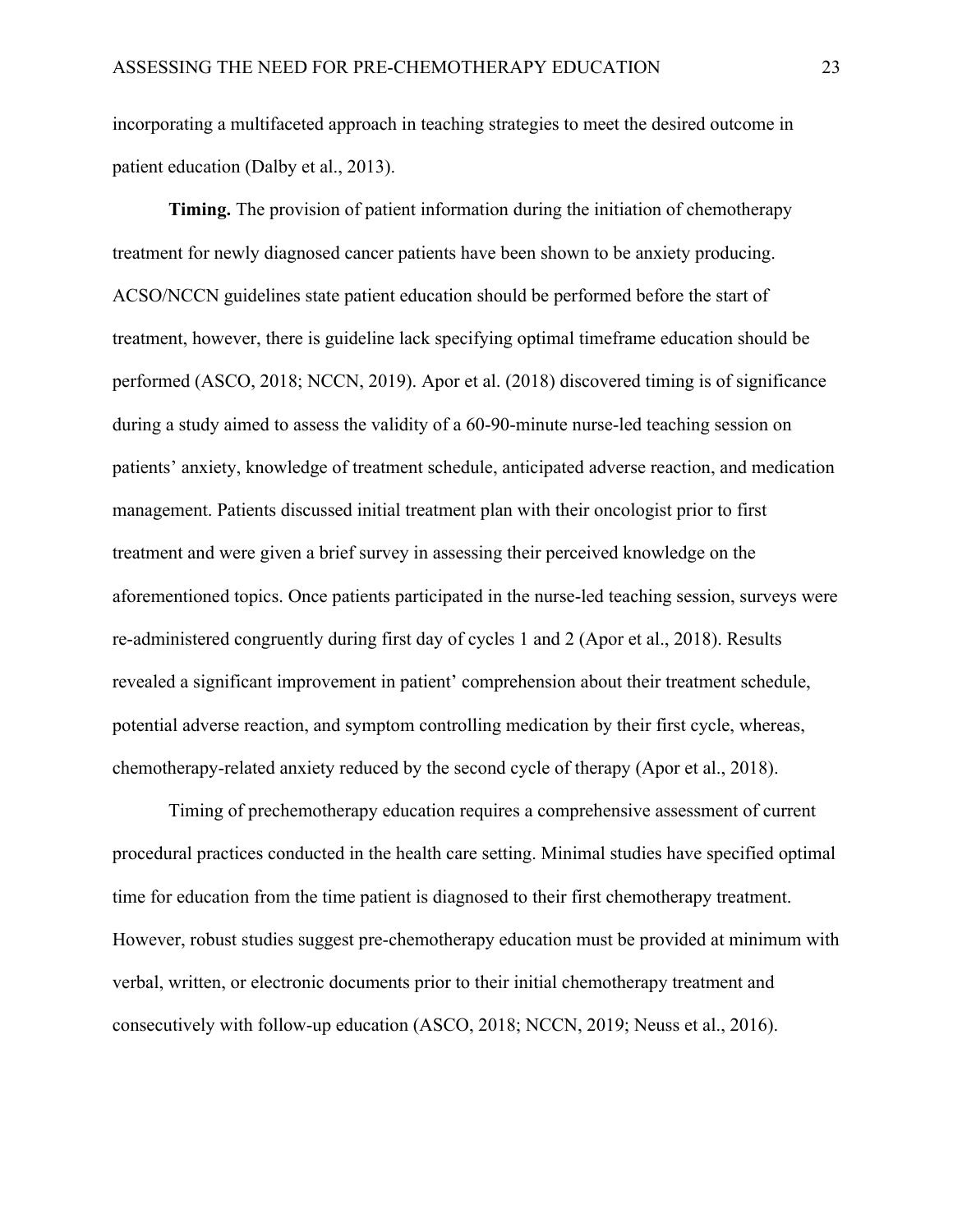**Health Literacy.** Communication is particularly challenging for newly diagnosed cancer patients for whom are faced with substantial emotional trauma associated with a cancer diagnosis and must digest an abundance of information regarding life-sustaining treatments options. In two systematic reviews, deficits in health literacy were attributable to dissatisfaction between patientprovider communication, poorer treatment compliance, limitations in self-managing behaviors, and higher health-care costs (Dalby et al., 2013). Similarly, chemotherapy causing adverse effects have been correlated to adherence concerns, however, research suggests effective chemotherapy education centered around patient health literacy can significantly improve patient's perception of treatment regimen. Studies have shown as much as 28% of breast cancer patients do not continue their prescribed dose of chemotherapy due to the uncertainty of chemotherapy regimen and treatment cycles (Parker et al., 2018).

Papadakos et al. (2018) identified health literacy as a multidimensional concept that requires an exploration of all components ranging from cognitive skills to the attributes of patient relations with health care providers or the social support and self-management behaviors of the individual (Papadakos et al., 2018). Currently, there is no consensus in the definition of health literacy or studies exploring its conceptual dimensions, which has resulted in limited guidance for incorporating patient health literacy into chemotherapy education. Teaching methods need to be adjusted to tailor patients' health literacy level when receiving education. Parker et al. (2018) found multiple studies with discrepancies in key principles of health literacy including use of plain language, active voice, friendly tone, simple definitions, graphics, and written material at fifth to sixth grade reading levels. Thus, it is imperative to develop and modify existing educational resources to meet the basic principles of health literacy for cancer patients.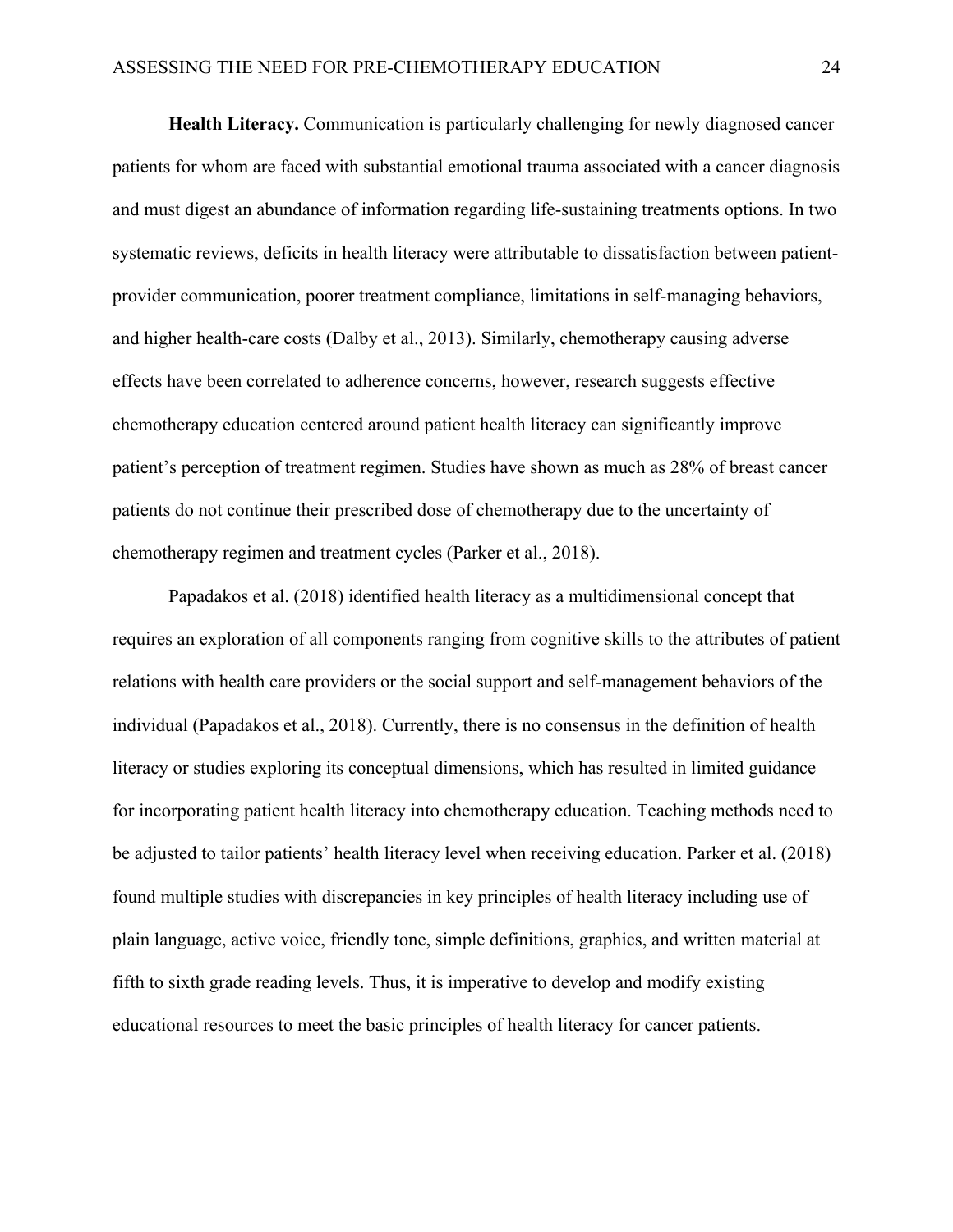Another study conducted by Jivraj et al. (2018), discovered challenges were evident in providing appropriate patient education based on providers restraints in time, managing high level of patient anxiety, timing of diagnosis, health literacy, and fear of initiating chemotherapy. These challenges were marked by increased number of patient phone calls related to side effect management, clarity in instructions, anti-emetic use, and when to refer to the emergency room. These barriers prompted the oncology clinic to develop an interdisciplinary team to evaluate current teaching practices in collaboration with the Patient Education Program on strategical methods for improving outcomes (Jivraj et al., 2018).

The study found 83% of phone calls were related to symptom management due to limitation in a 20-minute nurse-led education class and materials written in a higher literacy (Jivraj et al., 2018). Practice protocols and guidelines were instituted on the premise to provide a tailored 60-minute nurse-led education class by a certified oncology nurse and materials modified to a meet literacy at a sixth-grade level. Results showed a significant reduction of time spent on patient phone calls regarding chemotherapy, a decrease in patients' anxiety and fear of treatment, whereas, improvement in patients' ability to self-manage side effects and knowledge improved (Jivraj et al., 2018). Consequently, new initiatives were considered for further development such as video series, material available on the internet, translation for all resources into priority of languages, chemotherapy resources package for caregivers, and e-learning modules available on a platform based on the educational objectives (Jivraj et al., 2018).

For many patients, the lack in health literacy is of growing concern attributable to the complexity of the health care system, especially in the cancer setting (Koay et al., 2012). Creating pathways for promoting effective and efficient education can potentially empower patients with knowledge and self-confidence in their ability to manage cancer treatment.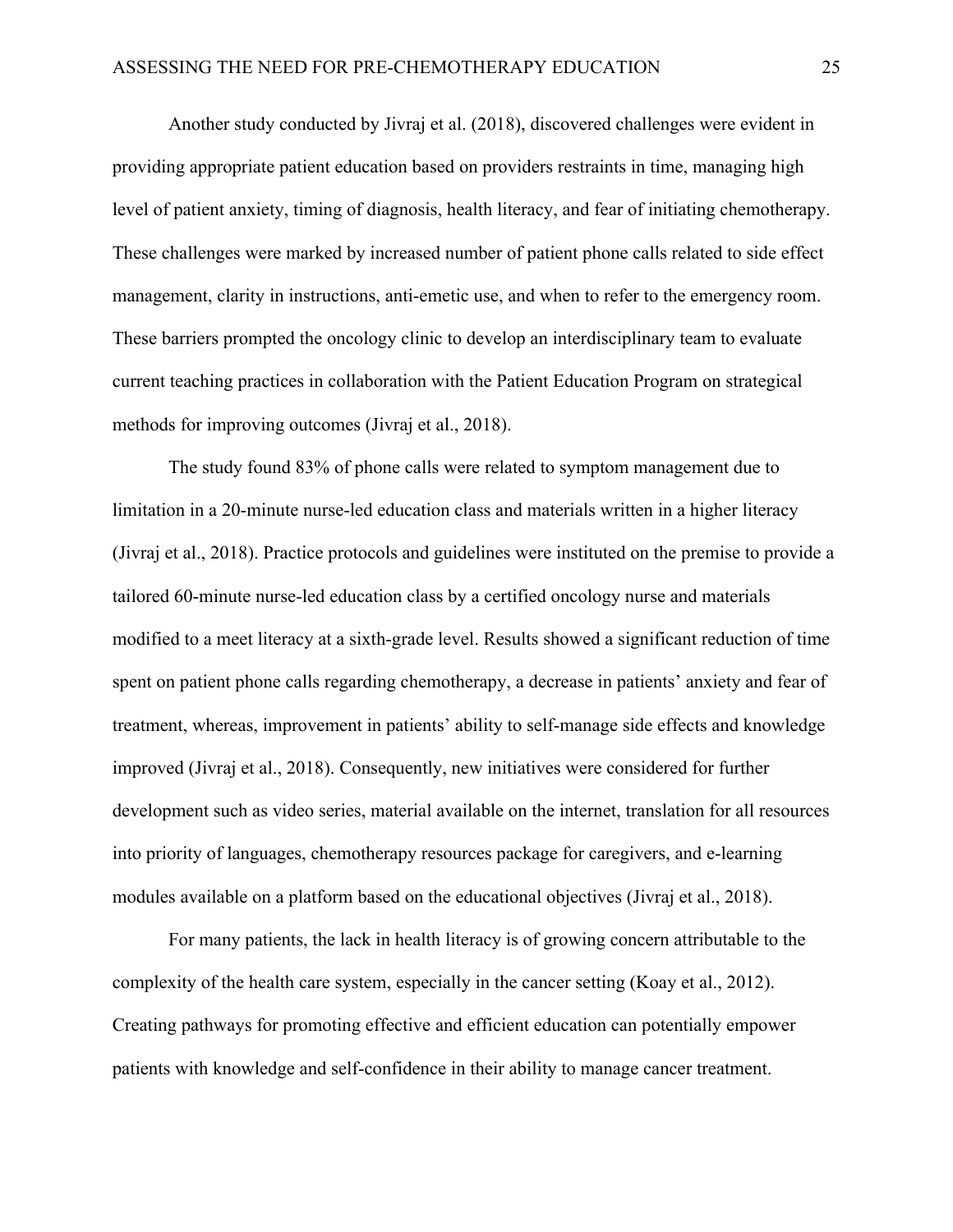Incorporating a variation of teaching strategies, could potentially benefit those with literacy issues. By standardizing the process of delivering chemotherapy education, may be optimal in achieving better outcomes in patient knowledge, self-management of side effects, satisfaction in care and overall reduce in anxiety.

**The Role of the Nurse.** Patient education is a complex process composed of practical, evidence-based methods and logical teaching tactics requiring actively engage patients in order to meet their individual learning needs. A commonality identified throughout literature is the of utilization of nurses as primary coaches in chemotherapy education. Nurse patient educators are often subjected to challenges in a structured approach for teaching, lack of teaching materials, absence of managerial support, interruptions, and heavy workload that can be contributable to ineffective patient education (Lovell et al., 2014). Adopting structured teaching process and policies can eliminate these challenges and facilitate nurse's ability to efficiently deliver patient education.

Learning is a process that transpires over time. Studies suggests, the nurse must identify and priorities patient self-care needs during the initial education encounter to ensure time necessary for questions and answers (Ballard & Hill, 2016; Flanders, 2018). The nurse must identify learning goals with the patient to strategical plan, implement, evaluate, and re-evaluate learning accomplished through educational practices. Literature recommends, "no more than one to three key points should be taught" per teaching session to minimize information overload (Flanders, 2018, p. 56). By applying these teaching principles to educational practices, patients can have the ability to retain information better, specifically for those cancer patients undergoing chemotherapy education.

#### **Implications in Clinical Practice**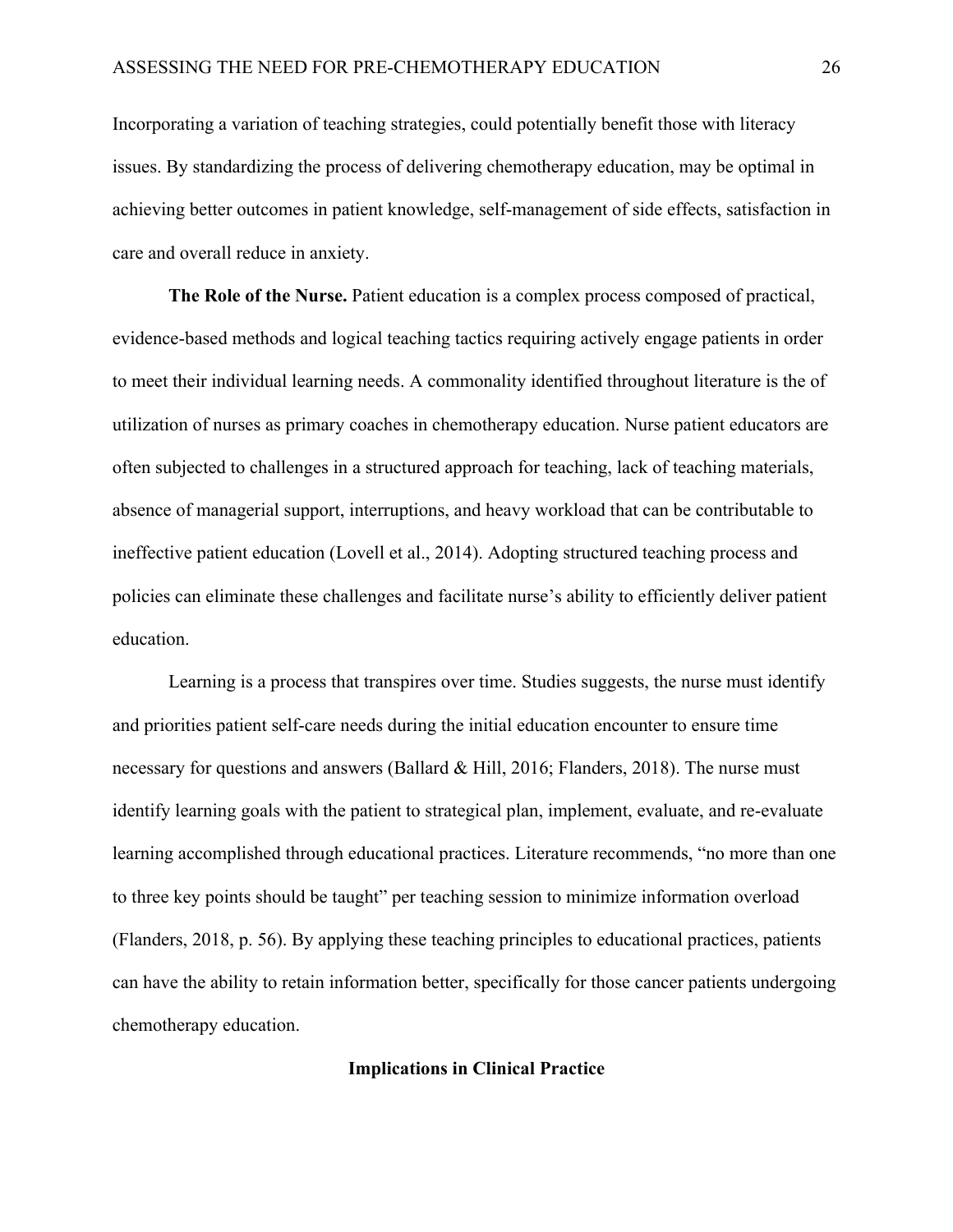Standardizing pre-chemotherapy education process can significantly contribute to the establishment of continuity in educational materials, provide structured teaching sessions, offer diverse teaching strategies, and adapt to patient's needs and abilities. For the southern California outpatient oncology clinic, recommendation of eliminating process variation is a practical approach to assessing the quality of chemotherapy education provided and the adherence to the ASCO/NCCN standardized guidelines. Targeting important pathways within the organization can facilitate the process in identifying key factors influencing the efficiency of patient education. Literature and ASCO/NCCN guidelines strongly recommend providing various techniques in patient education prior to their initial chemotherapy treatment. Therefore, the recommendation of providing additional DVD-video presentation, re-evaluating of literacy of materials, minimizing the extent of time between education and initiation of treatment, and implementing routine anxiety and satisfaction scores for quality improvement can be feasibly attained in the dissemination of this EBP project.

#### **Conclusion**

In this literature review, several approaches in chemotherapy education were proven to be effective in providing vital information to newly diagnosed cancer patients undergoing chemotherapy treatment. Efficient methods included written, verbal, audiovisual, and nurse-led class discussion, however, health literacy, anxiety, and satisfaction can contribute to decreased comprehension. Remarkably, one southern Californian outpatient oncology clinic identified suboptimal methods of chemotherapy education resulting greater anxiety, dissatisfaction in care, and unnecessary phone calls about chemotherapy side effects. Optimizing educational process according to modes of communication and health literacy can subsequently allow patients to have realistic expectations that translate to better management of chemotherapy side effects and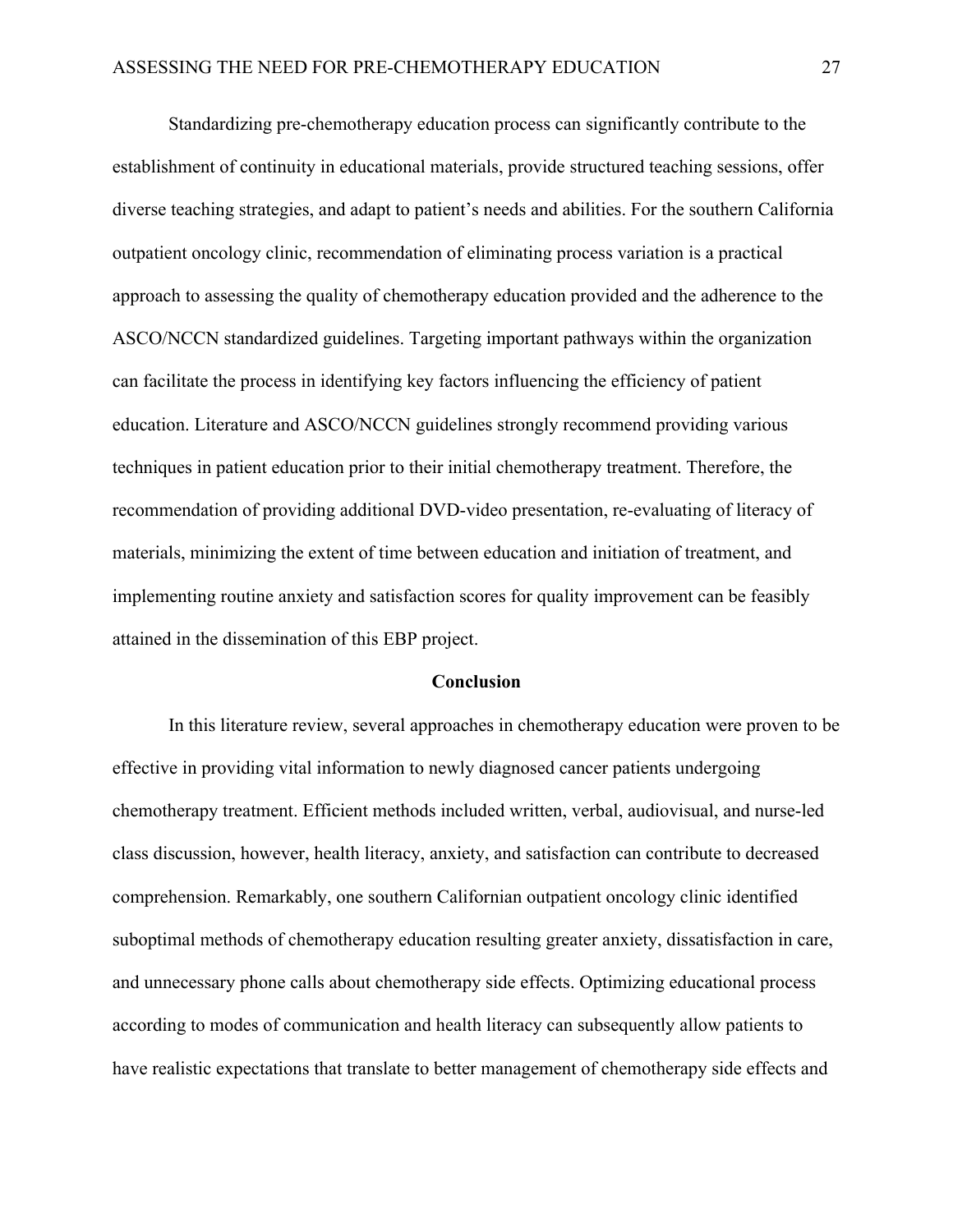patient outcomes. Therefore, health care providers must bridge the gaps in order to empower cancer patients with the knowledge, confidence, and support during the chemotherapy treatment.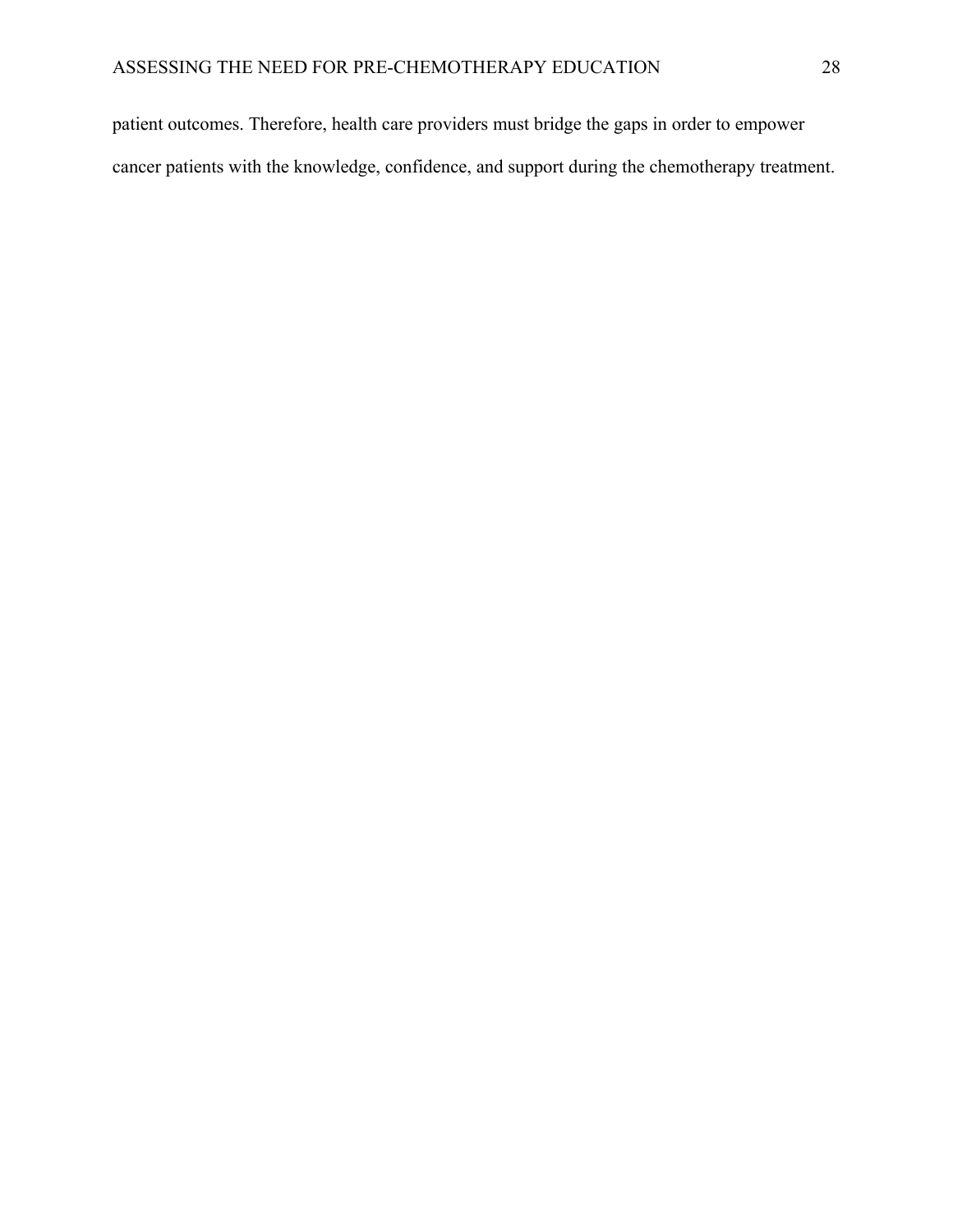#### References

- American Cancer Society. (2019a). *Cancer facts and figures.* Retrieved from https://www.cancer.org/content/dam/cancer-org/research/cancer-facts-andstatistics/annual-cancer-facts-and-figures/2019/cancer-facts-and-figures-2019.pdf
- American Cancer Society. (2019b). *Cancer mortality continues steady decline, driven by progress against lung cancer.* Retrieved from http://pressroom.cancer.org/cancerstats2020
- American Cancer Society. (2019c). *Chemotherapy.* Retrieved from https://www.cancer.org/treatment/treatments-and-side-effects/treatmenttypes/chemotherapy.html
- American Society of Clinical Oncology. (2018). *Practice central: quality oncology practice initiative*. Retrieved from https://practice.asco.org/quality-improvement/qualityprograms/quality-oncology-practice-initiative
- Altin, S. V., & Stock, S. (2016). The impact of health literacy, patient-centered communication and shared decision-making on patients' satisfaction with care received in German primary care practices. *BMC Health Services Research*, *16*(1), 450. doi:10.1186/s12913- 016-1693-y
- Apor, E., Connell, N. T., Faricy-Anderson, K., Barth, P., Youssef, R., Fenton, M. A., … Mega, A. (2018). Prechemotherapy education: Reducing patient anxiety through nurse-led teaching sessions. *Clinical Journal of Oncology Nursing*, *22*(1), 76–82. doi:10.1188/18.CJON.76-82
- Ballard, D., & Hill, J. M. F. (2016). The nurse's role in health literacy of patients with cancer. *Clinical Journal of Oncology Nursing*, *20*(3), 232–234. doi:10.1188/16.CJON.232-234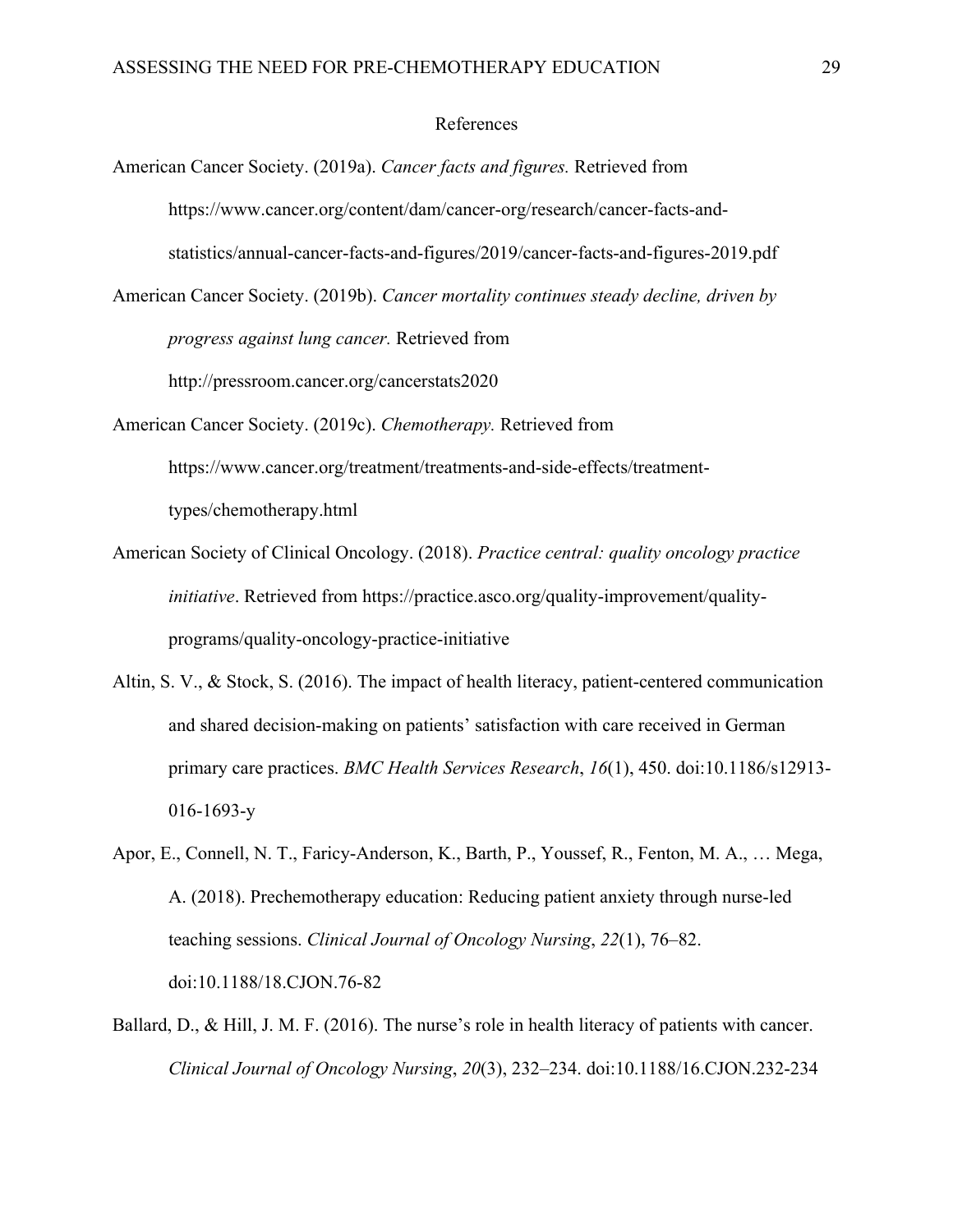- Burns, P. B., Rohrich, R. J., & Chung, K. C. (2011). The levels of evidence and their role in evidence-based medicine. *Plastic and Reconstructive Surgery*, *128*(1), 305–310. doi:10.1097/PRS.0b013e318219c171
- Dalby, C. K., Nesbitt, M., Frechette, C. A., Kennerley, K., Lacoursiere, L. H., & Buswell, L. (2013). Standardization of initial chemotherapy teaching to improve care. *Clinical Journal of Oncology Nursing*, *17*(5), 472–475. doi:10.1188/13.CJON.472-475
- Doak, C. C., Doak, L. G., Friedell, G. H., & Meade, C. D. (1998). Improving comprehension for cancer patients with low literacy skills: Strategies for clinicians. *CA: A Cancer Journal for Clinicians*, *48*(3), 151–162. doi:10.3322/canjclin.48.3.151
- Flanders, S. A. (2018). Nurses as educators. Effective patient education: evidence and common sense. *MEDSURG Nursing*, *27*(1), 55–58.
- Garcia, S. (2014). The Effects of education on anxiety levels in patients receiving chemotherapy for the first time: An integrative review. *Clinical Journal of Oncology Nursing*, *18*(5), 516–521. doi:10.1188/14.CJON.18-05AP
- Halverson, J. L., Martinez-Donate, A. P., Palta, M., Leal, T., Lubner, S., Walsh, M. C., … Trentham-Dietz, A. (2015). Health literacy and health-related quality of life among a population-based sample of cancer patients. *Journal of Health Communication*, *20*(11), 1320–1329. doi:10.1080/10810730.2015.1018638
- Honaker, T., Long, A., Lyons, D., McCoy, R., Salters, D., & MacArthur, S. K. (2018). Monitoring temperature: Knowledge and skills of outpatients with cancer. *Clinical Journal of Oncology Nursing*, *22*(6), 619–625. doi: 10.1188/18.CJON.619-625
- Jivraj, N., Gallagher, L. O., Papadakos, J., Abdelmutti, N., Trang, A., & Ferguson, S. E. (2018). Empowering patients and caregivers with knowledge: The development of a nurse-led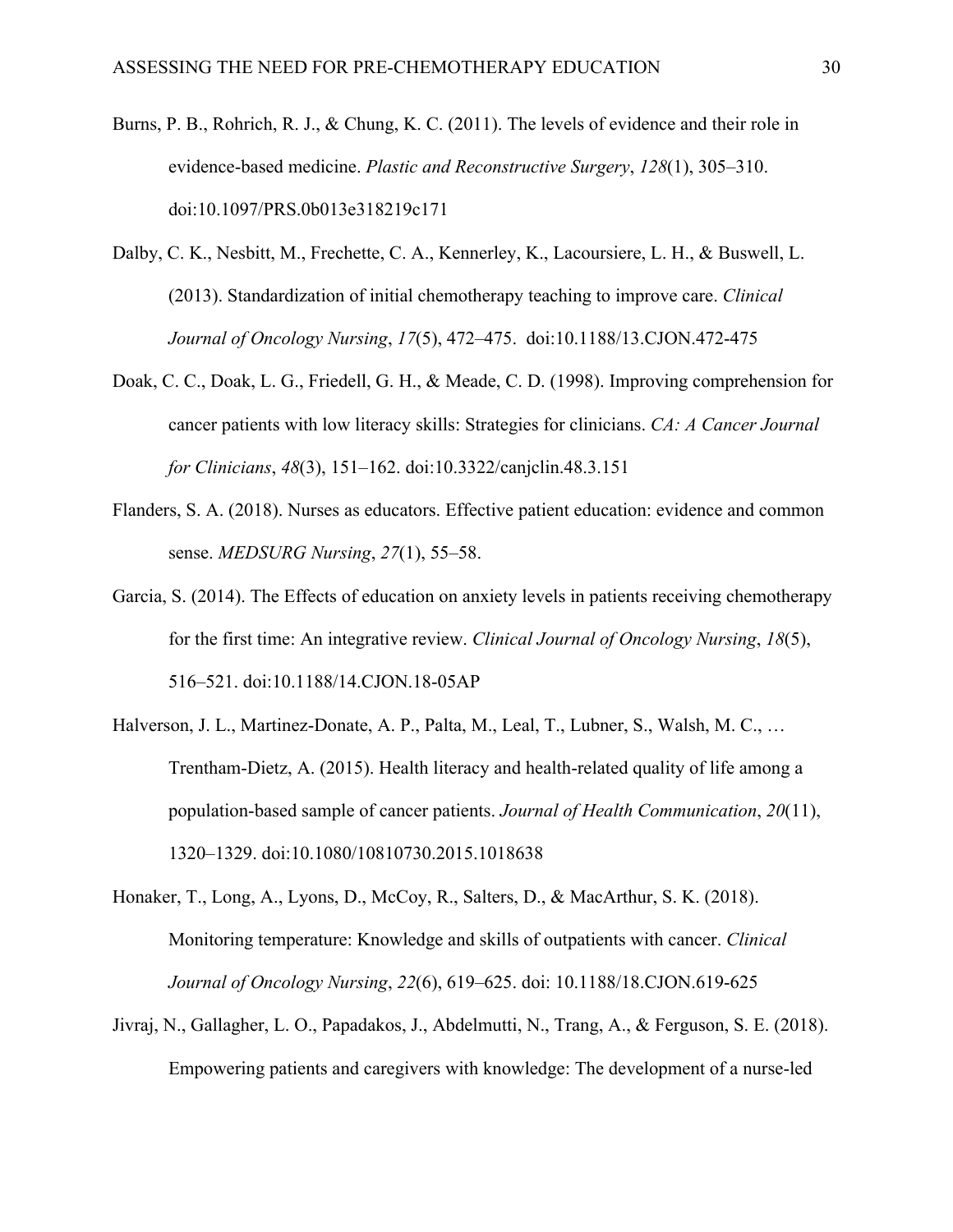gynecologic oncology chemotherapy education class. *Canadian Oncology Nursing Journal*, *28*(1), 4–7. doi:10.5737/2368807628147

- Johnson, A., & Sandford, J. (2004). Written and verbal information versus verbal information only for patients being discharged from acute hospital settings to home: Systematic review. *Health Education Research*, *20*(4), 423–429. doi:10.1093/her/cyg141
- Keener, K. A., & Winokur, E. J. (2018). Digitally recorded education: Effects on anxiety and knowledge recall in patients receiving first-time chemotherapy. *Clinical Journal of Oncology Nursing*, *22*(4), 444–449. doi:10.1188/18.CJON.444-449
- Koay, K., Schofield, P., & Jefford, M. (2012). Importance of health literacy in oncology. *Asia-Pacific Journal of Clinical Oncology*, *8*(1), 14–23. doi:10.1111/j.1743- 7563.2012.01522.x
- Love, E. M., Manalo, I. F., Chen, S. C., Chen, K.-H., & Stoff, B. K. (2016). A video-based educational pilot for basal cell carcinoma (BCC) treatment: A randomized controlled trial. *Journal of the American Academy of Dermatology*, *74*(3), 477-483. doi:10.1016/j.jaad.2015.10.014
- Lovell, M. R., Luckett, T., Boyle, F. M., Phillips, J., Agar, M., & Davidson, P. M. (2014). Patient education, coaching, and self-management for cancer pain. *Journal of Clinical Oncology*, *32*(16), 1712–1720. doi:10.1200/JCO.2013.52.4850
- Moayedi, M., & Davis, K. D. (2012). Theories of pain: From specificity to gate control. *Journal of Neurophysiology*, *109*(1), 5–12. doi:10.1152/jn.00457.2012
- Neuss, M. N., Gilmore, T. R., Belderson, K. M., Billett, A. L., Conti-Kalchik, T., Harvey, B. E., …Polovich, M. (2016). 2016 updated American Society of Clinical Oncology/Oncology Nursing Society Chemotherapy Administration safety standards, including standards for